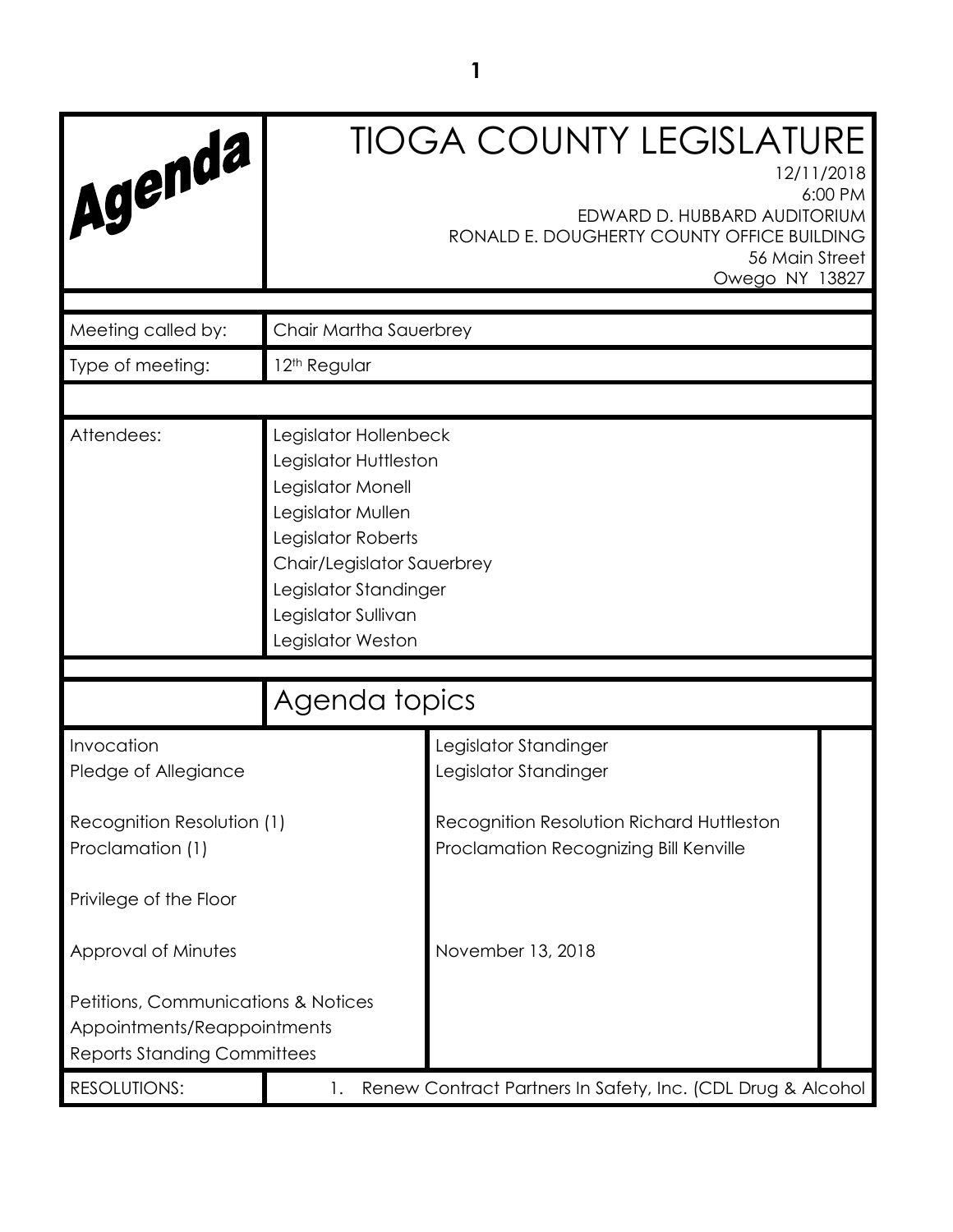| Testing)                                                                                                                                                                                                                                                                                                                                       |
|------------------------------------------------------------------------------------------------------------------------------------------------------------------------------------------------------------------------------------------------------------------------------------------------------------------------------------------------|
| 2. Resolution to Approve a Contract between the Tioga County<br>Probation Dept. & The Family and Children's Society to<br>provide adult & juvenile sexual offender treatment services                                                                                                                                                          |
| 3. Resolution to Renew Consultant Contract for Hazard<br>Mitigation Plan Coordinator for 2019                                                                                                                                                                                                                                                  |
| 4. Authorization to extend an Intermunicipal Agreement<br>between Tioga and Chemung Counties for the provision of<br><b>Mass Transportation Services</b>                                                                                                                                                                                       |
| 5. Authorization for the Director of Economic Development and<br>Planning to sign a Contract with MDB Insight, Inc. to create a<br>Workforce Development Pipeline Strategy for Tioga County                                                                                                                                                    |
| 6. Resolution Authorizing Acceptance of the 2019/2020 Land<br>Bank Community Revitalization Initiative (CRI) Program Grant<br>of \$500,000.00 for the Office of the Tioga County Economic<br>Development and Planning (TCED&P) and Authorizing an<br>Agreement with the Tioga County Property Development<br>Corporation (TCPDC) for 2019-2020 |
| 7. Resolution Authorizing the Sale and Transfer of Properties<br>from Tioga County to<br>the Tioga County<br>Property<br>Development Corporation                                                                                                                                                                                               |
| 8. Award Bid – NYS Fence, Inc. Fencing for Carmichael Tower<br>Office of Emergency Services                                                                                                                                                                                                                                                    |
| 9. Fix Time of Organizational Meeting                                                                                                                                                                                                                                                                                                          |
| 10. Year End Transfers                                                                                                                                                                                                                                                                                                                         |
| 11. Authorize Treasurer to Encumber Funds                                                                                                                                                                                                                                                                                                      |
| 12. Adopt County Budget for 2019, Appropriations and Salary<br>Schedule                                                                                                                                                                                                                                                                        |
| 13. Town Tax Levy                                                                                                                                                                                                                                                                                                                              |
| 14. County Tax Levy                                                                                                                                                                                                                                                                                                                            |
| 15. Erroneous Assessment Town of Owego                                                                                                                                                                                                                                                                                                         |
| 16. Erroneous Assessment Town of Owego                                                                                                                                                                                                                                                                                                         |
| 17. Erroneous Assessment Town of Owego                                                                                                                                                                                                                                                                                                         |
| 18. Erroneous Assessment Town of Owego                                                                                                                                                                                                                                                                                                         |
| 19. Reappoint Member to the Tioga County Board of Health                                                                                                                                                                                                                                                                                       |
| 20. Close Solid Waste Reserve and Transfer Funds to Solid Waste<br>Fund                                                                                                                                                                                                                                                                        |
| 21. Appropriate General Operating Fund and Interfund Transfer<br>to Solid Waste Fund                                                                                                                                                                                                                                                           |
| 22. Appropriate Funds to Household Hazardous Waste Account<br>from Solid Waste Fund Balance and Modify 2018 Budget                                                                                                                                                                                                                             |
| 23. Appropriation of Funds Social Services                                                                                                                                                                                                                                                                                                     |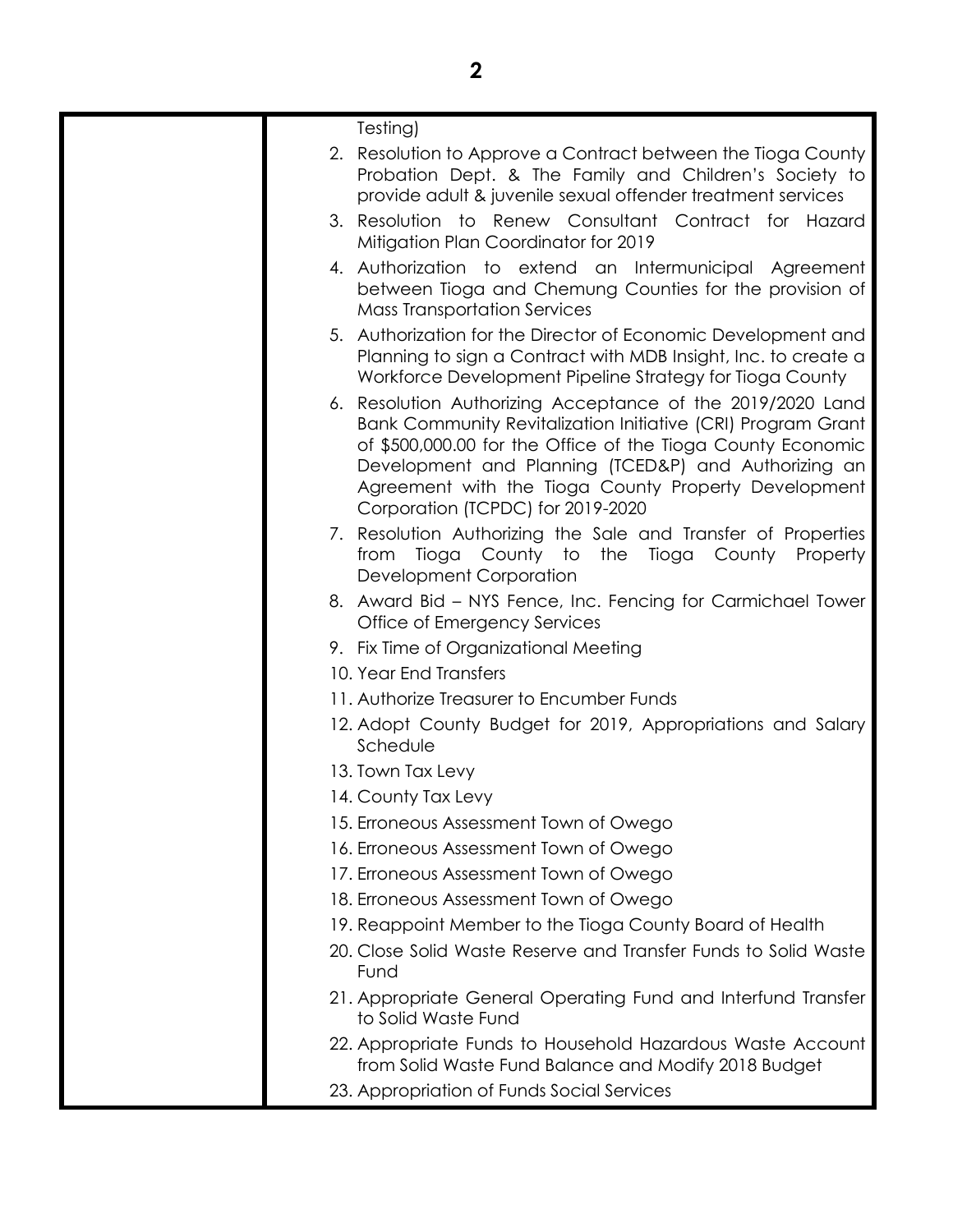| 24. Modify 2018 Budget and Transfer Funds Office of Emergency<br>Services                                                                    |
|----------------------------------------------------------------------------------------------------------------------------------------------|
| 25. Amend Resolution 216-18 Authorize Purchase of Specific<br>Excess and Employers' Liability Insurance for Workers'<br>Compensation Program |
| 26. Appointment of Part-Time Information Security<br>Otticer<br>Legislative Office                                                           |
| 27. Appointment of Democratic Election Commissioner                                                                                          |
| 28. Authorize 2019 Contracts with SADD School Associates                                                                                     |
| 29. Authorize 2019 Salaries (Board of Elections)                                                                                             |
| 30. 2019 Staff Changes Economic Development & Planning                                                                                       |
| 31. 2019 Staff Changes IT&CS Department                                                                                                      |
| 32. 2019 Staff Changes Probation                                                                                                             |
| 33. 2019 Staff Changes Public Works                                                                                                          |
| 34. 2019 Staff Changes Sheriff's Office                                                                                                      |
| 35. 2019 Staff Changes Treasurer's Office                                                                                                    |
| 36. Authorize second continuance of full-time Temporary Clerk<br>(Seasonal) Position Treasurer's Office                                      |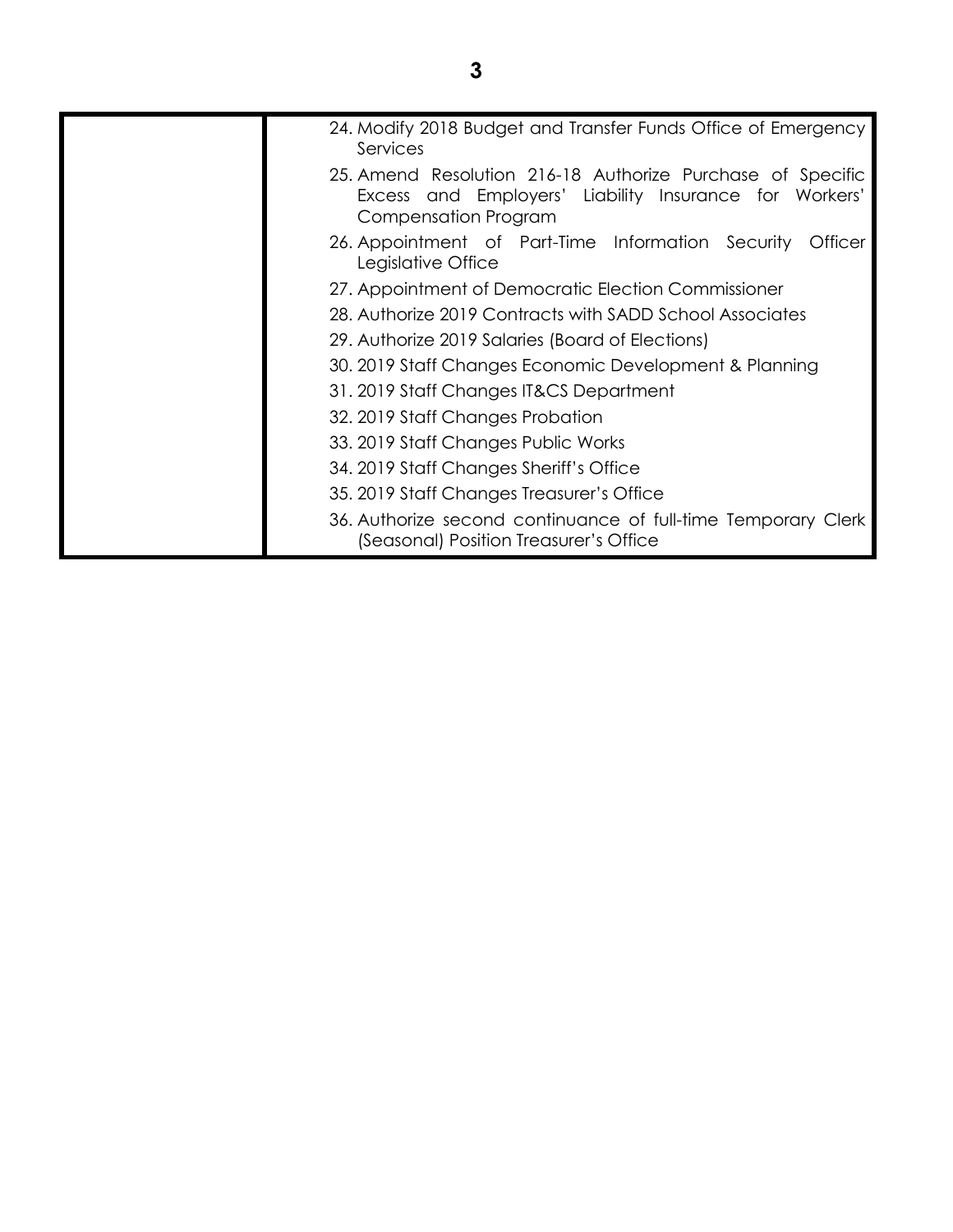| REFERRED TO:       | LEGISLATIVE WORKSESSION        |
|--------------------|--------------------------------|
| RESOLUTION NO. -18 | RECOGNITION RESOLUTION         |
|                    | RECOGNIZING RICHARD HUTTLESTON |

WHEREAS: Richard Huttleston will retire on December 31, 2018; and

WHEREAS: The Tioga County Legislature would like to recognize Mr. Huttleston for his years of dedicated service as a Tioga County Legislator; and

WHEREAS: Dick was appointed to the position of Tioga County Legislator on January 1, 1992, replacing Francis Brown, was successfully reelected up until his pending retirement; and

WHEREAS: Dick served as Chair of the Health & Human Services Committee starting in 1999 and continued in that position as Chair until 2013; he then served as Chair of County Clerk/Historian/Real Property/Veterans'/Elections starting in 2014 until his retirement; and

WHEREAS: Dick served as a Committee member on the following committees: Social Services, Public Health, Mental Health, Tax Assessment, County Clerk/Records Management, Legislative Support and Elections, Intergovernmental Affairs/Public Relations, Capital Projects, Safety/Right to Know, Health & Human Services, County Clerk/Historian/Real Property/Veterans'/Elections, Public Safety, Public Works and Information Technology; and

WHEREAS: Dick always took extra time to speak with his constituents and over the years, became well known for his humorous stories. At election time, you could easily identify his "one of a kind" campaign signs by their unique slogan, "Stick With Dick"; and

WHEREAS: For the 26 years Dick Huttleston served on the legislature and he barely missed a meeting. He was extremely dedicated and loyal in the performance of his duties as legislator; and

WHEREAS: Dick's wife Marian and grandson Lon have previously passed away and he is survived by his son Gary and daughter Teri. He served in the Navy during the Korean War and he is an avid fan of Syracuse Basketball, now therefore be it

RESOLVED: That the Tioga County Legislature, on its own behalf, as well as on behalf of the citizens of Tioga County, express sincere gratitude and recognize Richard Huttleston for his years of dedicated service to Tioga County as a Tioga County Legislator; and be it further

RESOLVED: That this resolution be spread upon the minutes of this meeting and a certified copy be presented to Richard Huttleston.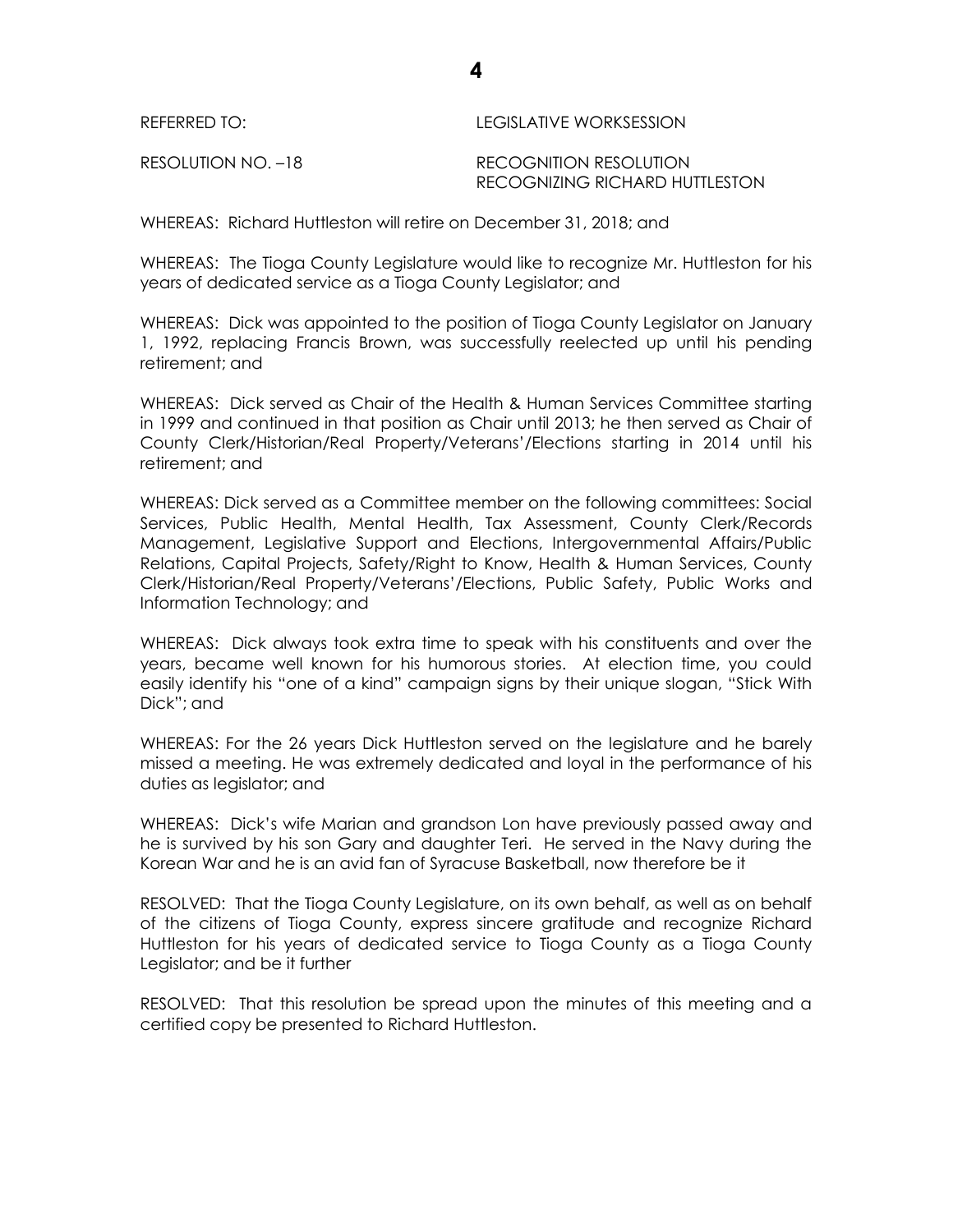### PROCLAMATION RECOGNIZING BILL KENVILLE

WHEREAS: Bill Kenville started working as the County Safety Officer for Tioga County on August 26, 2013; and

WHEREAS: During Bill's tenure with Tioga County he proved to be a valuable asset and resource for the safety and risk management of the County, taking on responsibilities that were once overlooked; and

WHEREAS: Bill performed his duties with professionalism and genuine concern for the safety needs of the County, its personnel and the public; and

WHEREAS: Because of Bill's calm and diplomatic way of handling complaints and problems, possible contentious situations were avoided and desired results and goals were achieved that may not otherwise have been attained; and

WHEREAS: Bill worked cooperatively with all County departments and employees as well as other agencies such as NYMIR and NYS Department of Labor PESH; and

WHEREAS: Bill is retiring from his work at the County on December 5, 2018; therefore

THE TIOGA COUNTY LEGISLATURE wishes to express their sincere gratitude to Bill for his diligent work performed for the County, its employees and the public.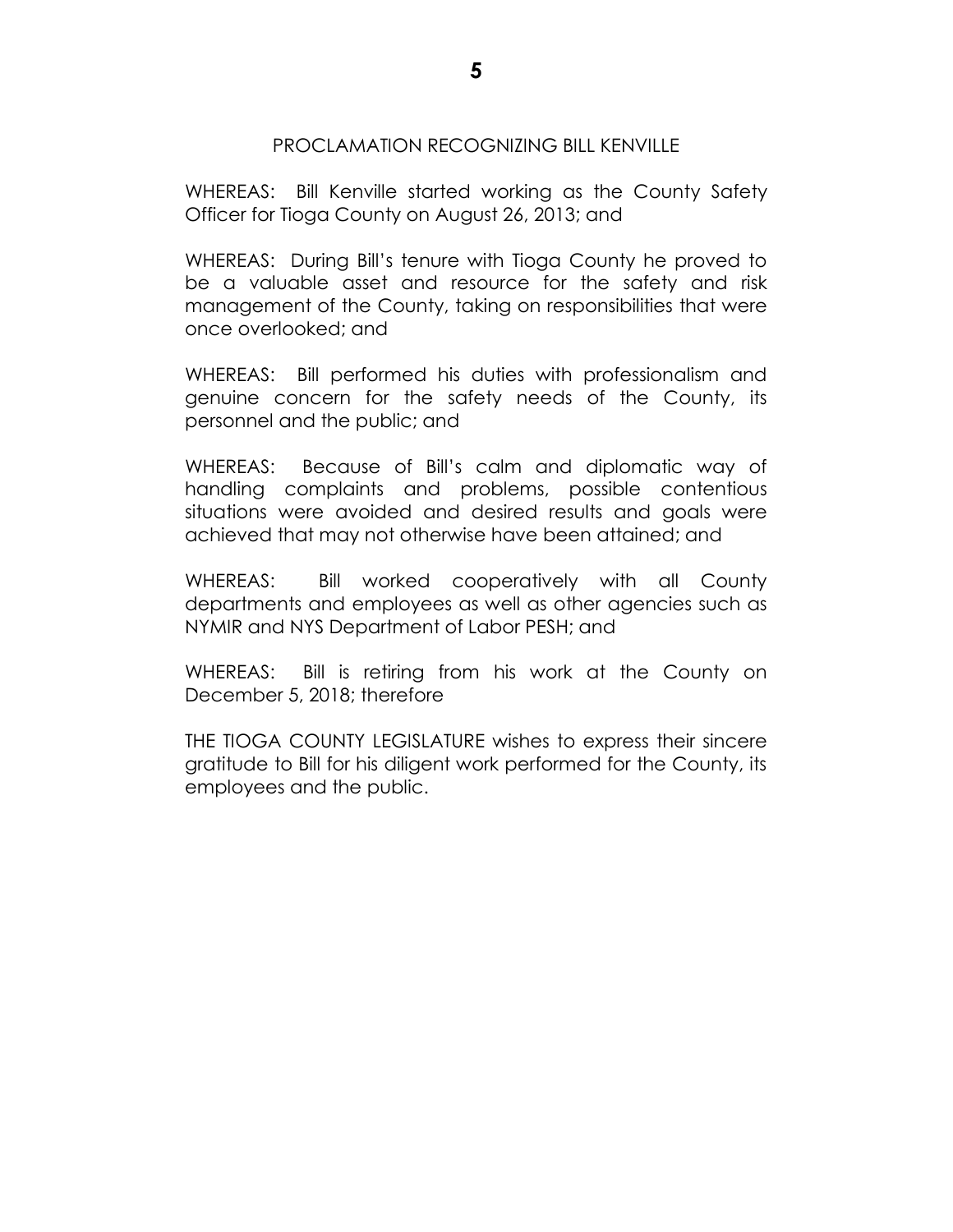REFERRED TO: LEGAL/SAFETY COMMITTEE

RESOLUTION NO. -18 RENEW CONTRACT PARTNERS IN SAFETY, INC. (CDL DRUG & ALCOHOL TESTING)

WHEREAS: Federal Law requires random drug and alcohol testing of CDL drivers performing "safety sensitive" tasks; and

WHEREAS: The Safety Department has coordinated with several of the Towns and Villages within Tioga County to have this testing done by an outside agency since 1995; therefore be it

RESOLVED: That the Tioga County Legislature authorizes the Chair of the Legislature, pending approval by the County Attorney, to renew the contract with Partners in Safety, Inc. for random drug and alcohol testing in accordance with Federal regulations at the following rates indicated:

Complete DOT Random Testing Program \$35.00 Per Employee Per Year

To Include:

- Random Selection of Employees (25% for drug, 10% for alcohol)
- All Random Drug & Alcohol Tests
- Record Management
- DOT Audit Assistance
- Regulatory Updates
- Blind Specimen Submissions
- MIS Reports
- Supervisor Training for Reasonable Cause
- Collection Site Management

ADDITIONAL CHARGES: For pre-employment, post-accident, reasonable cause or follow-up tests performed during business hours:

Drug Test (at lab or office of Partners in Safety): \$48.00 per test Drug Test (at Walk-In Medical Facilities, Hospitals, etc.): \$75.00 per test Breath Alcohol Test:  $$40.00$  per test DOT/19A Physicals (at the office of Partners in Safety): \$55.00 per person Emergency Service **\$150 per hour** 

Minimum 2 hours plus the cost of the test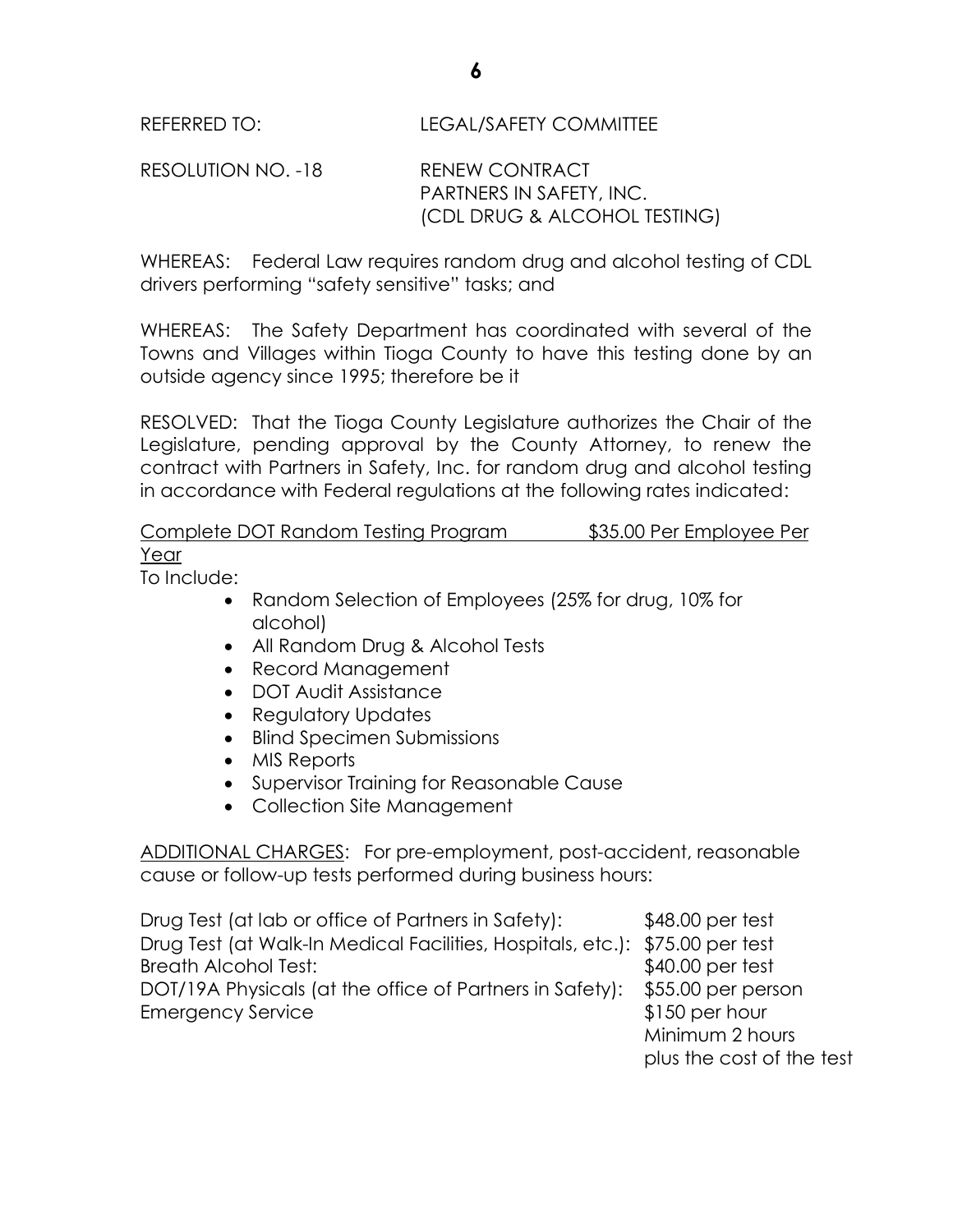Split Specimen Testing (re-test of positive specimen by other SAMHSA certified lab, including shipping and maintenance of chain of custody; only when requested by employee within 72 hours of MRO's notification): \$250.00

On-site 19A/DOT physicals available upon request (minimum volume required).

Additional services are billed monthly. Payment is due prior to the 30th of the month following the month in which services were provided.

and be it further

RESOLVED: That this contract shall be effective January 1, 2019 through December 31, 2019.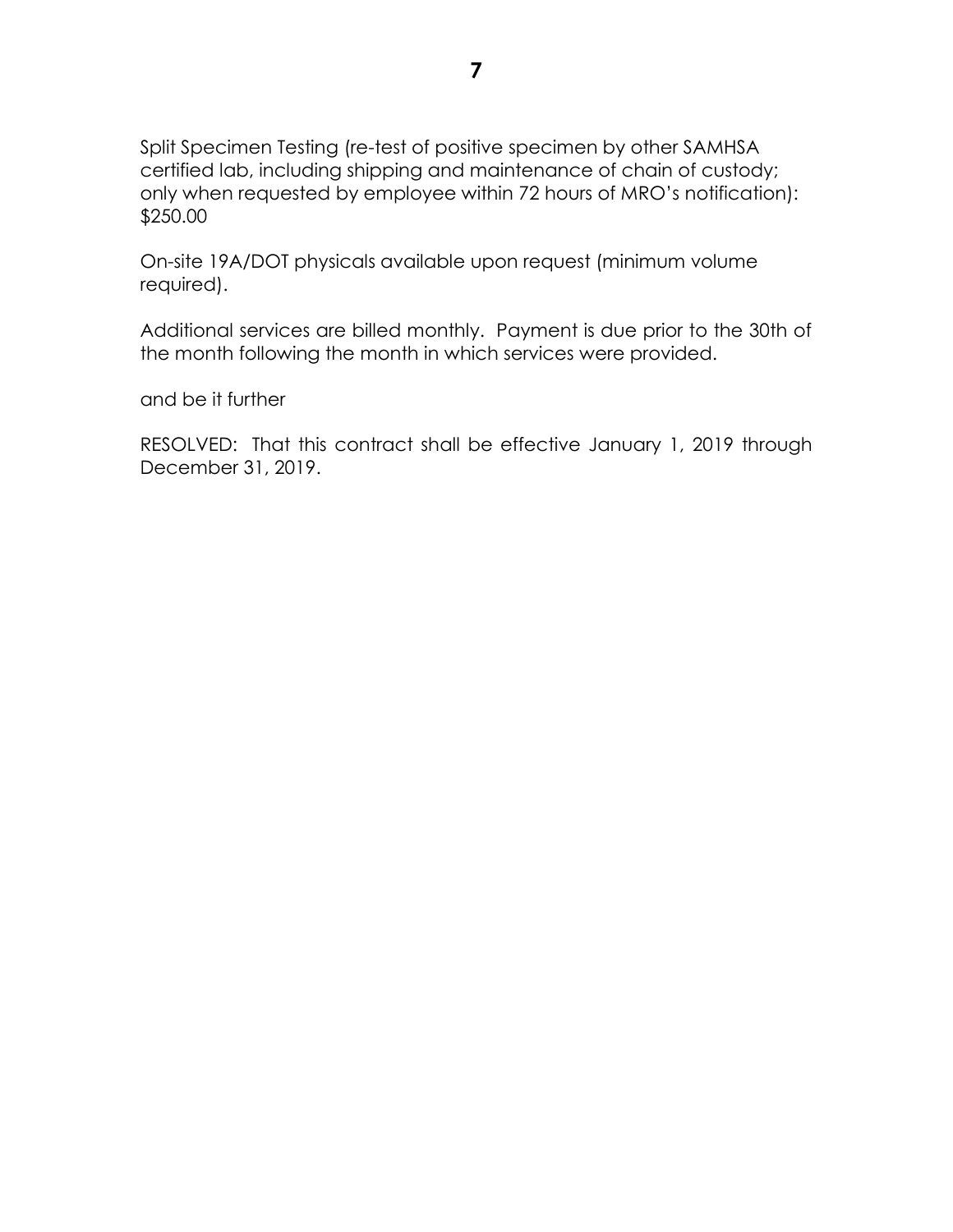REFERRED TO: PUBLIC SAFETY COMMITTEE

RESOLUTION NO. -18 RESOLUTION TO APPROVE A CONTRACT BETWEEN THE TIOGA CO. PROBATION DEPT. & THE FAMILY AND CHILDREN'S SOCIETY TO PROVIDE ADULT & JUVENILE SEXUAL OFFENDER TREATMENT SERVICES

WHEREAS: The Legislature approved a contract between Tioga County Probation Department and The Family and Children's Society for the provision of adult and juvenile sex offender treatment in 2018; and

WHEREAS: The Family and Children's Society contract with Tioga County Probation provides for a total of 21 sexual offender slots as follows: 16 adult assessment and treatment slots; 10 adult safety monitor education slots; 5 juvenile offender assessment and treatment slots and 10 parent safety monitor education slots for a cost of \$123,840 annually; now therefore be it

RESOLVED: That the Probation Director is approved to contract in 2019 with The Family and Children's Society to provide adult sexual offender assessment and treatment, juvenile sexual offender assessment and treatment and educational sessions for adult supervisors and parent supervisors in the amount of \$123,840 annually, upon approval of the County Attorney.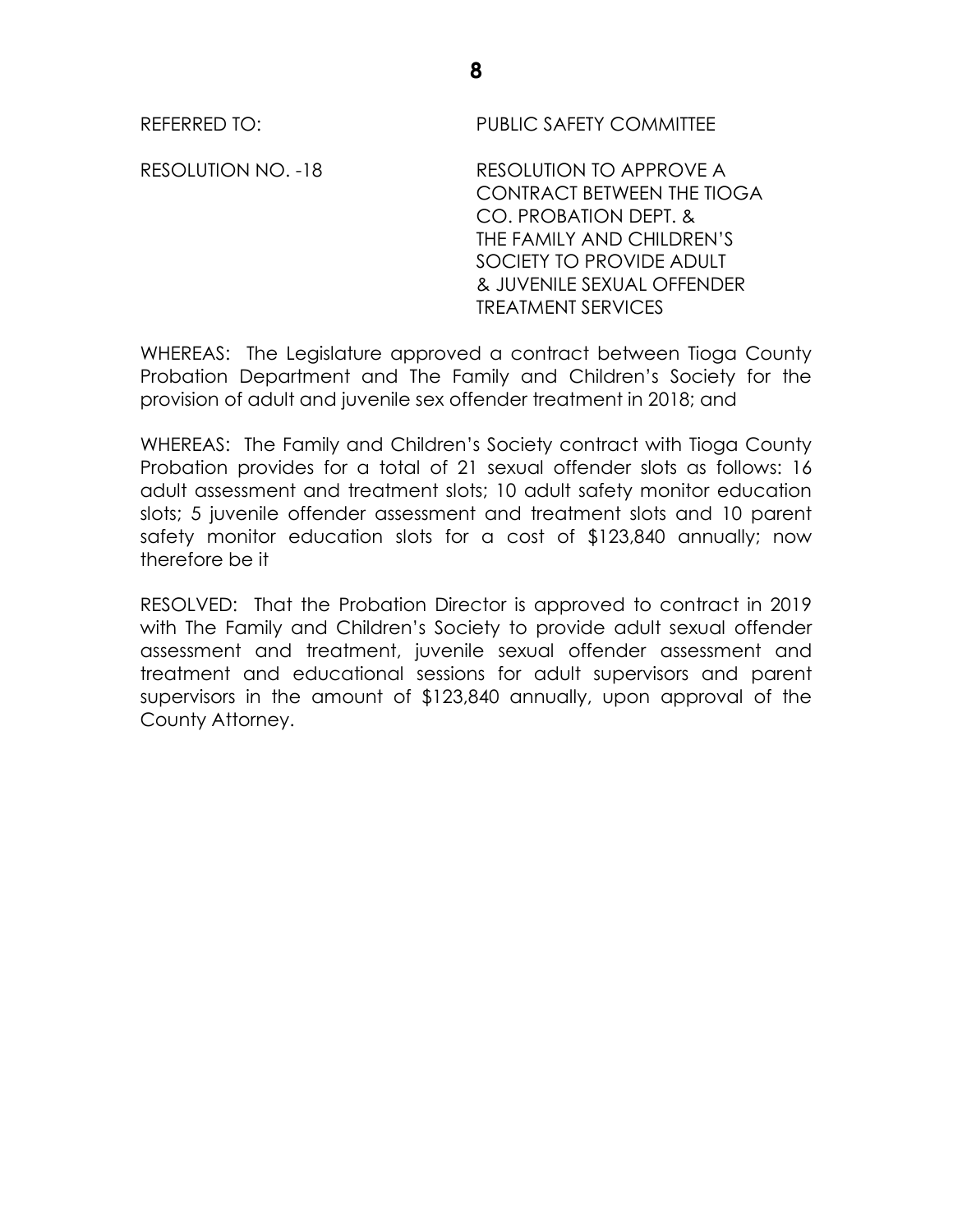### REFERRED TO: ED&P COMMITTEE

RESOLUTION NO. -18 RESOLUTION TO RENEW CONSULTANT CONTRACT FOR HAZARD MITIGATION PLAN COORDINATOR FOR 2019

WHEREAS: Per resolution 193-12 and resolution 218-13, the Tioga County Legislature contracted with the Tioga County Soil & Water Conservation District to perform the Hazard Mitigation Plan Coordinator services for calendar year 2013 based on a mutually agreeable work plan with specific tasks; and

WHEREAS: The Tioga County Planning Department still does not have the existing capacity to perform these FEMA-required services; and

WHEREAS: The Tioga County Planning Department has sufficient funds in the 2019 budget to cover these expenses, in the amount of \$20,000 from Planning Appropriation account A8020 540140; therefore be it

RESOLVED: That the Tioga County Legislature does hereby authorize the renewal of said contract with Tioga County Soil & Water Conservation District, to perform Hazard Mitigation Coordinator services from January 1 - December 31, 2019, not to exceed \$20,000 from Planning Appropriation account A8020 540140, and authorizes the Tioga County Legislative Chair to sign all related contract paperwork, contingent upon review and approval of the County Attorney.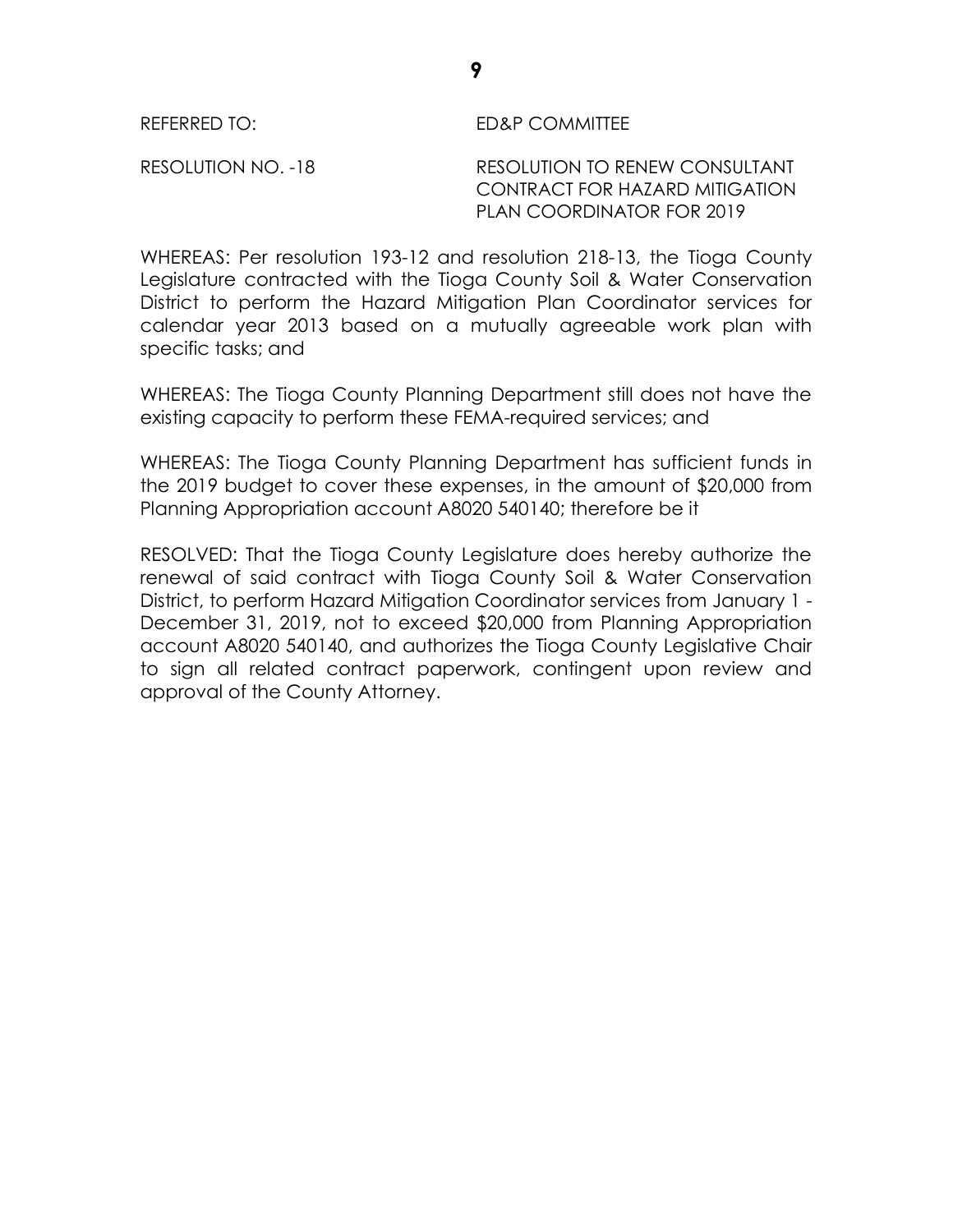REFERRED TO: **HEALTH & HUMAN SERVICES COMMITTEE** 

RESOLUTION NO. -18 AUTHORIZATION TO EXTEND AN INTERMUNICIPAL AGREEMENT BETWEEN TIOGA AND CHEMUNG COUNTIES FOR THE PROVISION OF MASS TRANSPORTATION **SERVICES** 

WHEREAS: Chemung County and Tioga County have a mutual interest in having mass transportation services provided between the two Counties; and

WHEREAS: Section 119-s of the General Municipal Law of the State of New York authorizes a municipality of the State of New York to act jointly with another municipality to provide a municipal bus system for the performance of mass transportation operations; and

WHEREAS: An Intermunicipal Agreement between Tioga and Chemung Counties for the provision of said mass transportation operations between the two parties was approved by the Tioga County Legislature on December 15, 2015, via Resolution Number 302-15; therefore, be it

RESOLVED: That the Tioga County Legislature authorizes the Chair of the Legislature to extend said Intermunicipal Agreement through December 31, 2020.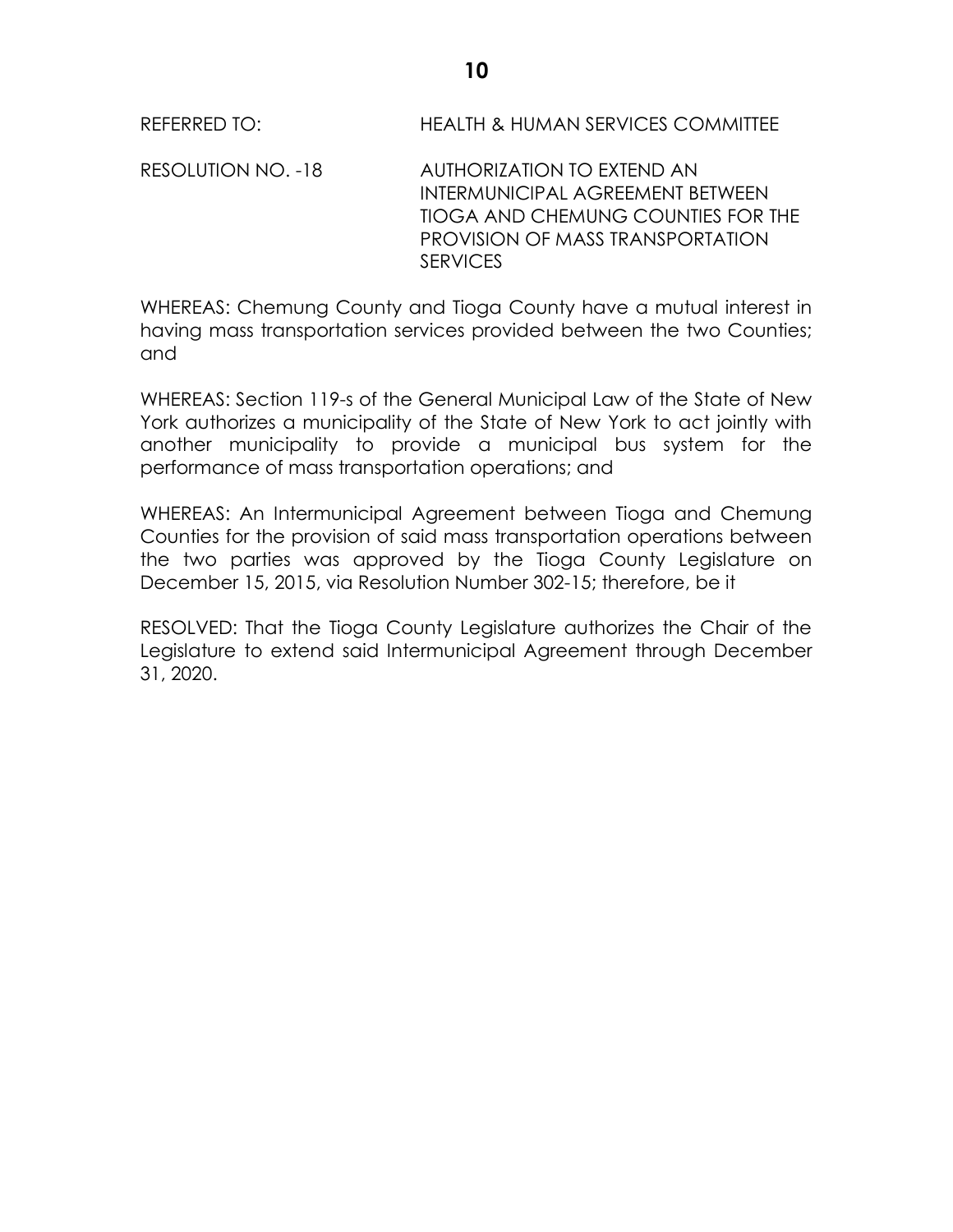REFERRED TO: ED&P COMMITTEE

RESOLUTION NO. -18 AUTHORIZATION FOR THE DIRECTOR OF ECONOMIC DEVELOPMENT AND PLANNING TO SIGN A CONTRACT WITH MDB INSIGHT INC. TO CREATE A WORKFORCE DEVELOPMENT PIPELINE STRATEGY FOR TIOGA COUNTY.

WHEREAS: Tioga County Economic Development and Planning issued a Request For Proposal on October 15 , 2018 to hire a consultant to complete a Workforce Development Pipeline Strategy for Tioga County; and

WHEREAS: MDB Insight Inc. responded to the Request For Proposal on October 29, 2018 to complete a Workforce Development Pipeline Strategy for Tioga County in the contracted amount of \$17,225; therefore be it

RESOLVED: That the Tioga County Legislature hereby authorizes LeeAnn Tinney, Director of Economic Development and Planning, to sign the contract in the amount of \$17,225 with MDB Insight Inc. to create a Workforce Development Pipeline Strategy for Tioga County.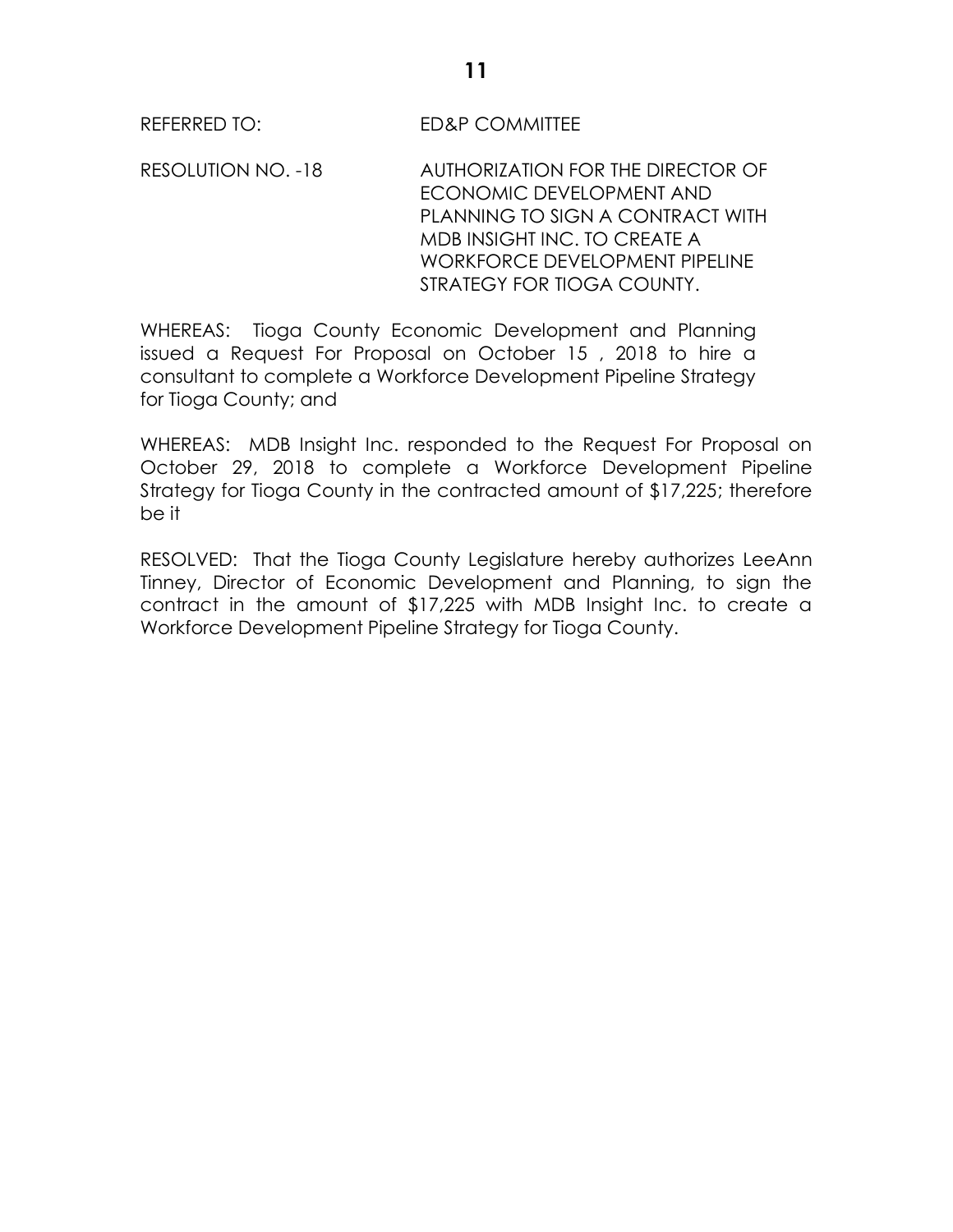REFERRED: ED&P COMMITTEE

RESOLUTION NO. -18 RESOLUTION AUTHORIZING ACCEPTANCE OF THE 2019/2020 LAND BANK COMMUNITY REVITALIZATION INITIATIVE (CRI) PROGRAM GRANT OF \$500,000.00 FOR THE OFFICE OF THE TIOGA COUNTY ECONOMIC DEVELOPMENT AND PLANNING (TCED&P) AND AUTHORIZING AN AGREEMENT WITH THE TIOGA COUNTY PROPERTY DEVELOPMENT CORPORATION (TCPDC) FOR 2019-2020

WHEREAS: The Director of TCED&P requests authorization to accept a CRI Program Grant in the amount of \$500,000.00 and enter into an agreement with TCPDC for the period January 1, 2019 through December 31, 2020; and

WHEREAS: Said program grant will provide funding towards the cost of administration, office space and equipment for use by Tioga County Economic Development staff to perform the duties of the Executive Director of the TCPDC; therefore be it

RESOLVED: That the Tioga County Legislature hereby authorizes and approves acceptance of \$65,065.00 from the TCPDC, 56 Main Street, Owego, New York 13827 to provide funding towards the cost of administration, office space and equipment for use by Tioga County Economic Development to perform the duties of the Executive Director of the TCPDC for the period of January 1, 2019 through December 31, 2020; and be it further

RESOLVED: That in 2019 and 2020, Tioga County Economic Development will provide the administrative duties of the Executive Director of the TCPDC and shall be paid annually \$32,532.50 towards cost of administration, office space and equipment; and be it further

RESOLVED: That the Chair of the Legislature or her duly authorized representative (including County Treasurer and/or Budget Director), is hereby authorized to make any transfers of funds required within this grant budget.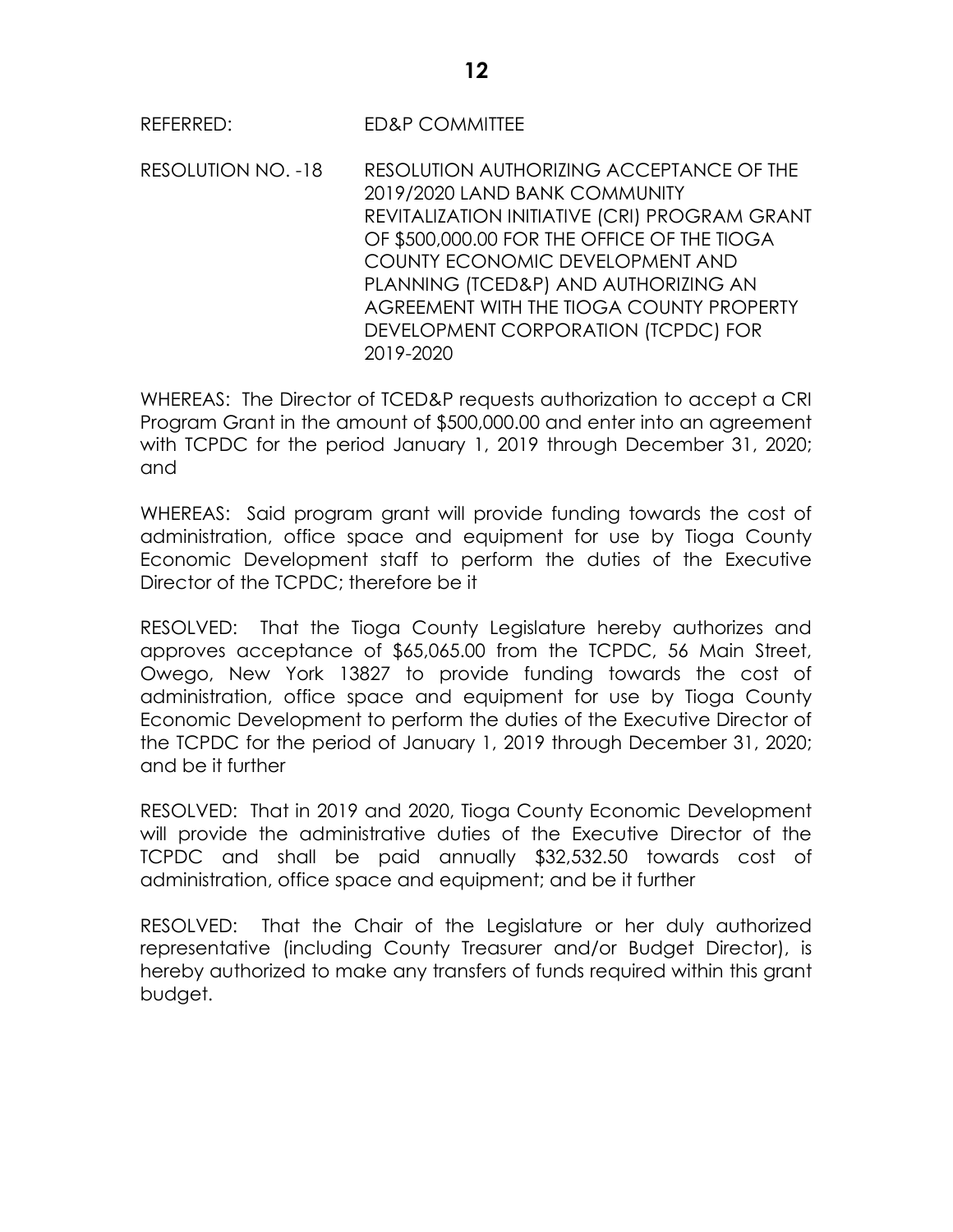### REFERRED: ED&P COMMITTEE

RESOLUTION NO. -18 RESOLUTION AUTHORIZING THE SALE AND TRANSFER OF PROPERTIES FROM TIOGA COUNTY TO THE TIOGA COUNTY PROPERTY DEVELOPMENT **CORPORATION** 

WHEREAS: Per Resolution No. 265-16, the Tioga County Legislature authorized application to the NYS Urban Development Corporation to establish the Tioga County Property Development Corporation (TCPDC), A New York Land Bank; and

WHEREAS: Said application was approved for the mission to foster economic and community development by acquiring, holding, managing, developing and marketing distressed, vacant, abandoned and underutilized residential and commercial properties; and

WHEREAS: The TCPDC's authority to acquire properties through a variety of means including the conveyance of property directly by the foreclosing government unit as part of a tax foreclosure, purchase of the property or purchase the tax lien on a property; and

WHEREAS: Tioga County has set aside twelve properties, as listed below, from the 2018 tax foreclosure process for the specific purpose of acquisition by the TCPDC to meet their mission once funding for such purpose was awarded; and

WHEREAS: The TCPDC has been awarded \$500,000.00 for the period of 2019/2020; and

WHEREAS: These funds will allow for administration and the necessary anticipated environmental assessment/remediation and the subsequent demolition and rehabilitation of these properties; and

WHEREAS: Tioga County has agreed to sell and transfer the following properties in Waverly and Owego, NY within the County of Tioga to the TCPDC for One Dollar (\$1.00) each; and

WHEREAS: These acquisitions include the following properties;

| 108 Park Place, Waverly, NY                     | #166.19-4-4     |
|-------------------------------------------------|-----------------|
| 112 Park Place, Waverly, NY                     | #166.19-4-6     |
| 452 Cayuta Avenue, Waverly, NY                  | $\#167.17-1-19$ |
| 35 Lincoln Street, Waverly, NY                  | #166.15-2-7     |
| 530 E. Chemung Street, Waverly, NY #167.09-4-14 |                 |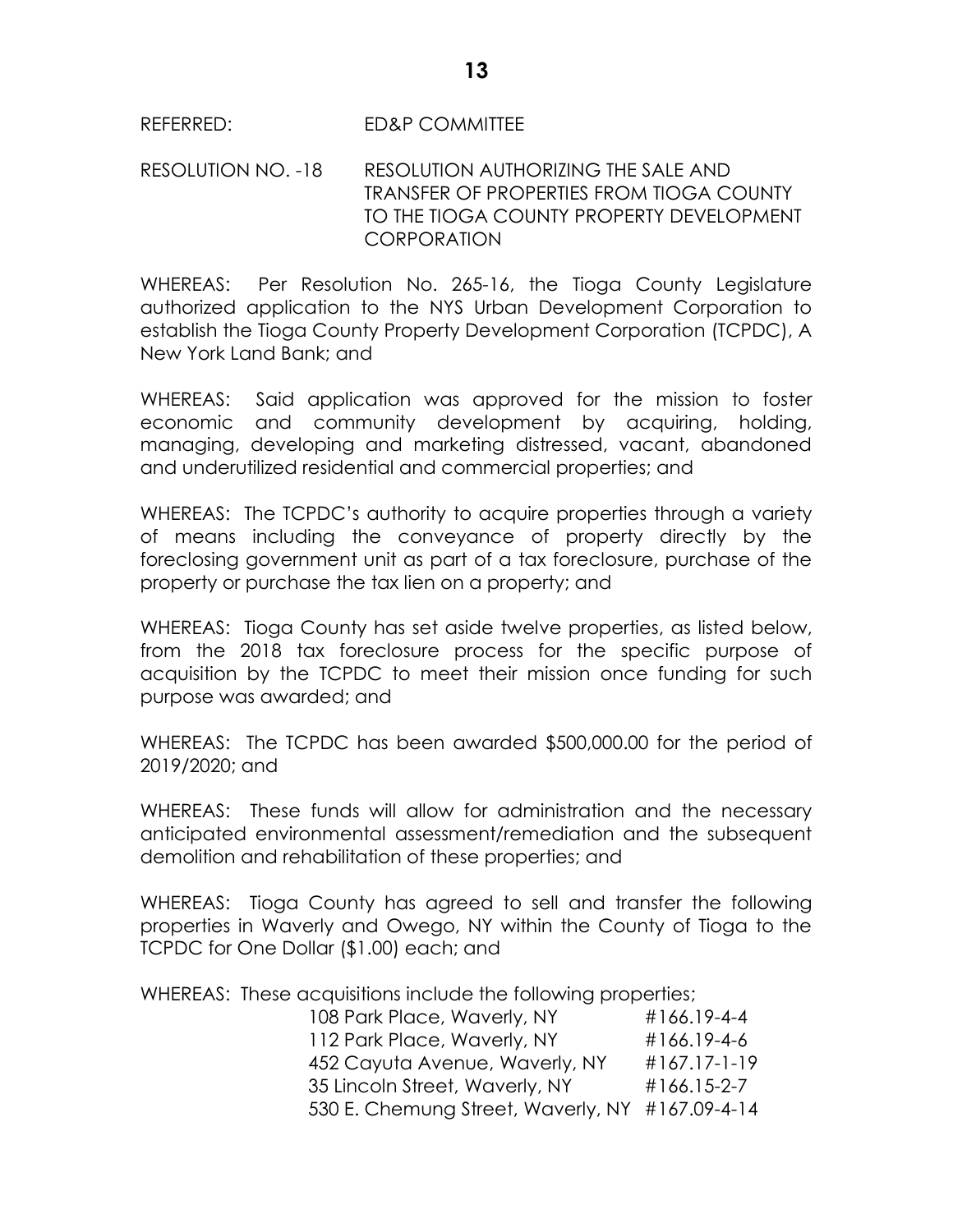| 429 Chemung Street, Waverly, NY    | #166.16-1-27 |
|------------------------------------|--------------|
| 127 Providence Street, Waverly, NY | #166.19-4-72 |
| 457 Fulton Street, Waverly, NY     | #166.19-2-57 |
| 207 Howard Street, Waverly, NY     | #166.20-1-40 |
| 117 Liberty Street, Owego, NY      | #128.08-1-7  |
| 39-41 Temple Street, Owego, NY     | #128.08-7-76 |
| 115-117 Chestnut Street, Owego, NY | #128.08-3-82 |

Therefore be it

RESOLVED: That these properties will be transferred from Tioga County to the TCPDC for One Dollar (\$1.00) each.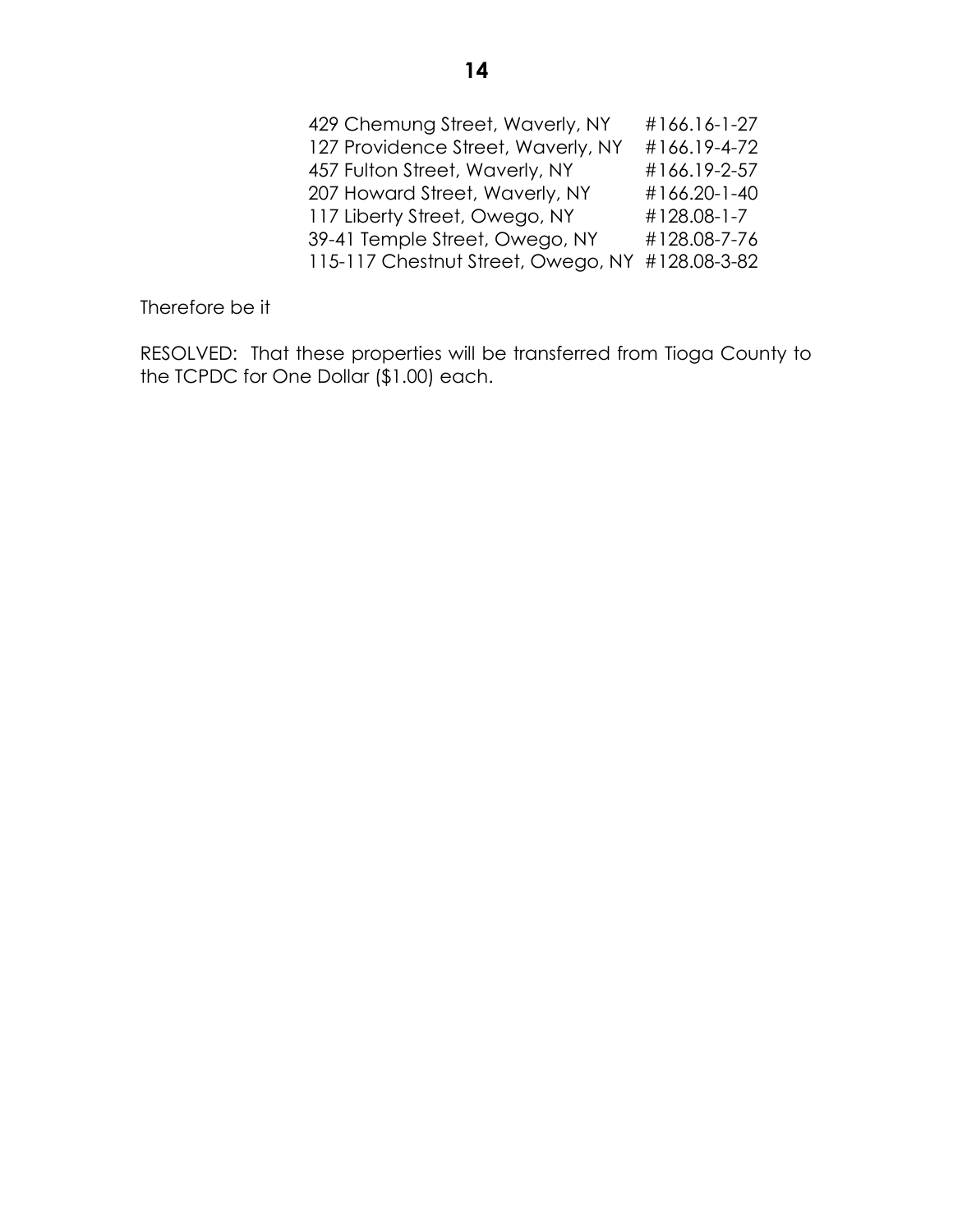RESOLUTION NO. -18 AWARD BID – NYS FENCE INC. FENCING FOR CARMICHAEL TOWER OFFICE OF EMERGENCY SERVICES

WHEREAS: The Office of Emergency Services held a sealed bid opening on Friday, November 30th, 2018 for construction of a fence for the Carmichael Tower; and

WHEREAS: The bids were as follows:

1. NYS Fence Inc. 858 Manitou Road Hilton, NY 14468 \$51,600

Therefore be it

RESOLVED: That the Tioga County Legislature award the bid to the only bidder, NYS Fence Inc., Hilton, NY in the amount of \$51,600 to be paid out of State Interoperable 17 grant account A3415.520230.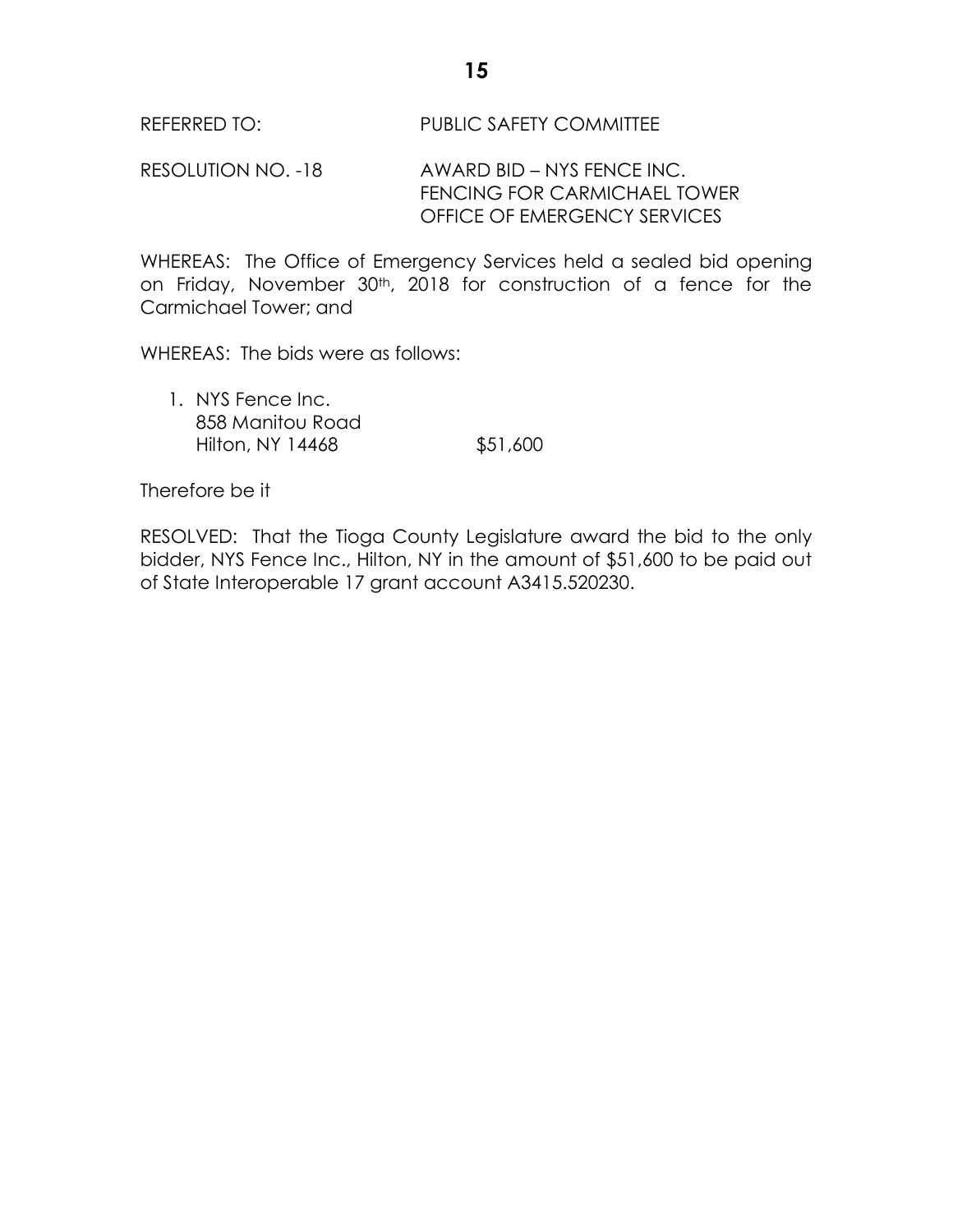REFERRED TO: LEGISLATIVE WORKSESSION

RESOLUTION NO. -18 FIX TIME OF ORGANIZATIONAL MEETING

RESOLVED: That the Organizational Meeting of this Legislature be held at 9:00 A.M., Wednesday, January 2, 2019.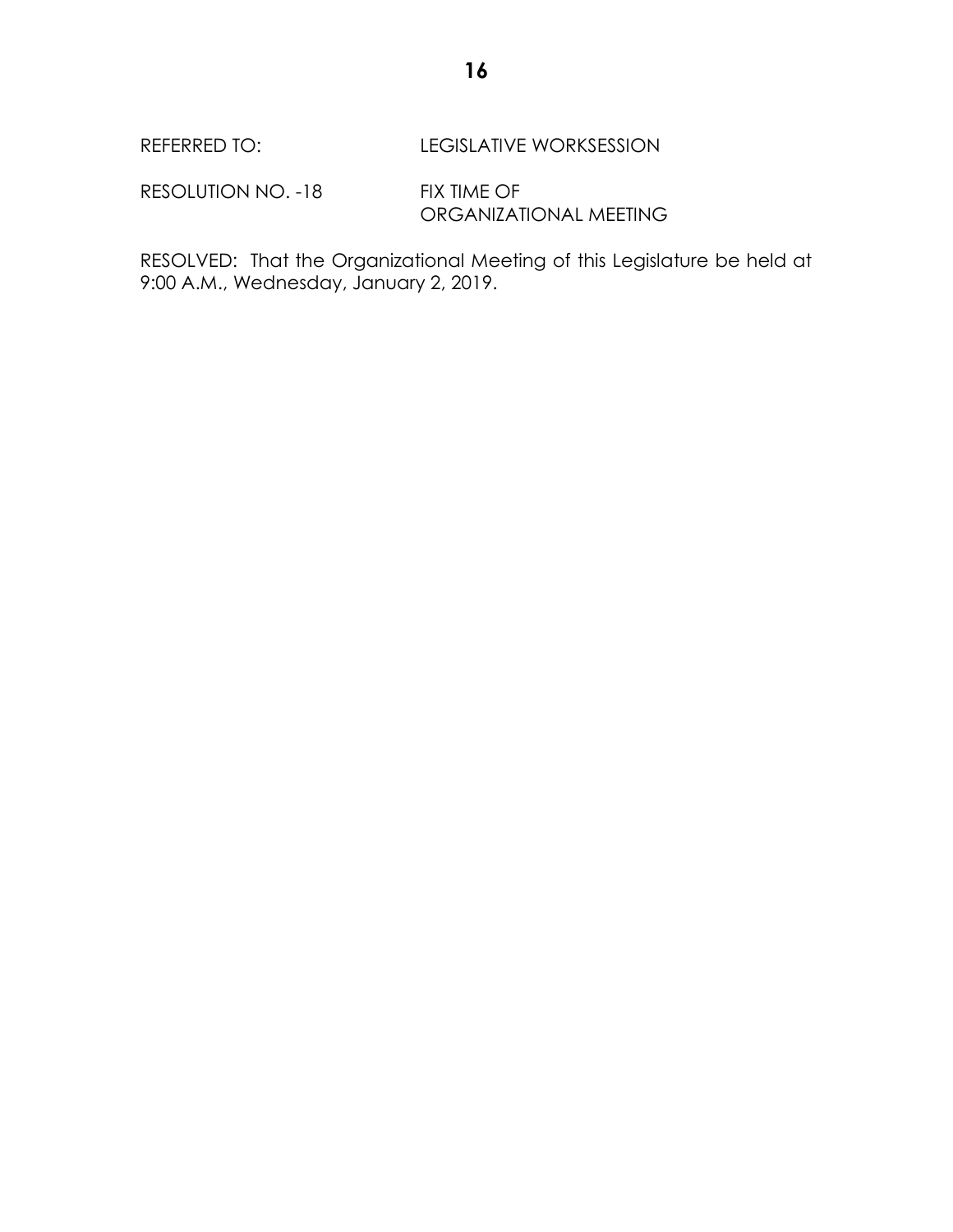RESOLUTION NO. -18 YEAR END TRANSFERS

RESOLVED: That unencumbered balances of appropriation accounts, unanticipated revenue fund balances in the amount equal to the sum of overdrawn appropriation accounts in all funds be, and hereby are appropriated to overdrawn accounts; and be it further

RESOLVED: That the County Treasurer is hereby authorized and directed to effect this resolution.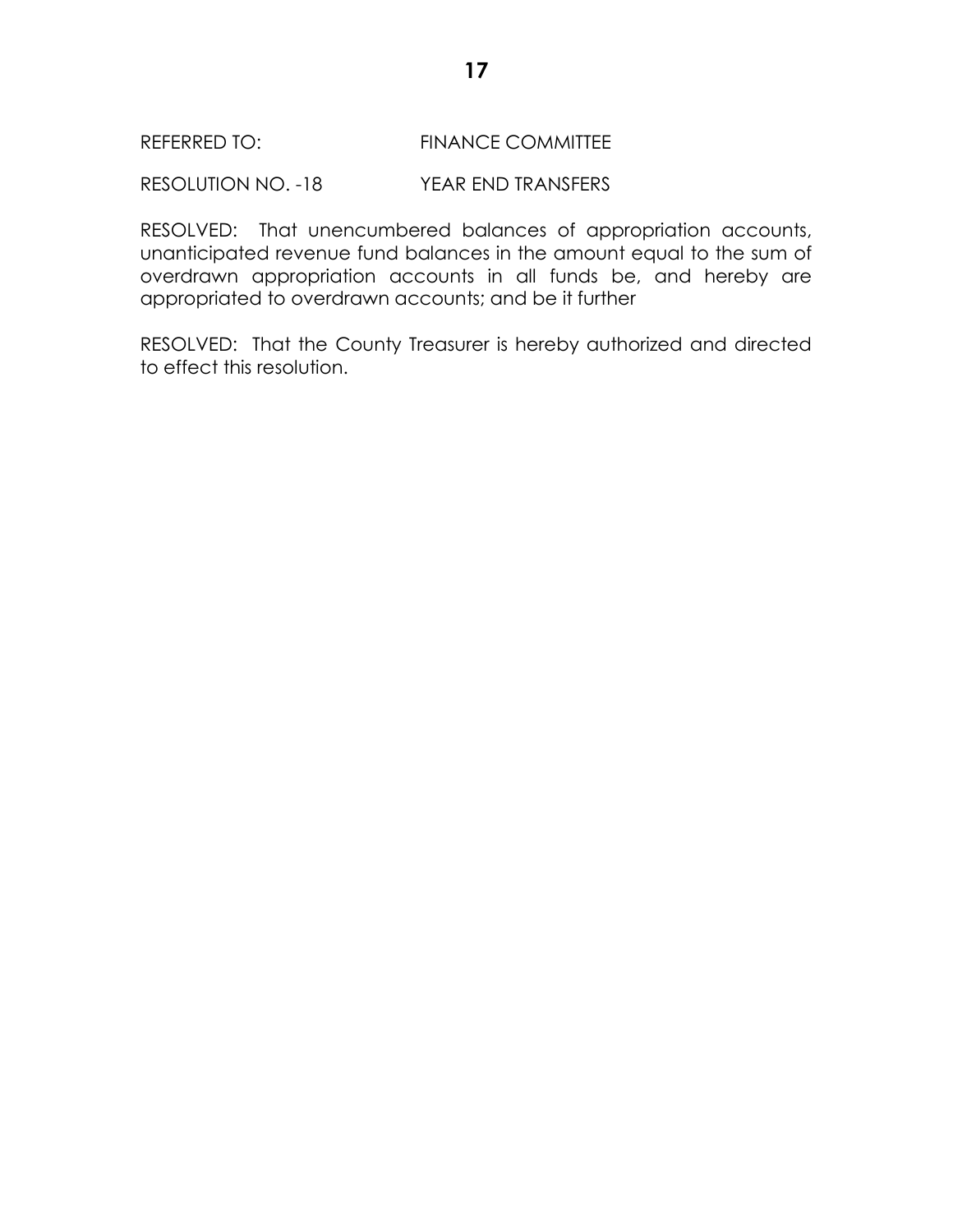RESOLUTION NO. -18 AUTHORIZE TREASURER TO ENCUMBER FUNDS

RESOLVED: That the County Treasurer be and hereby is authorized to encumber whatever funds he deems necessary, subject to the approval of the Finance Committee; and be it further

RESOLVED: That said funds be encumbered before December 31, 2018 to allow proper coding of bills for payment through February 28, 2019.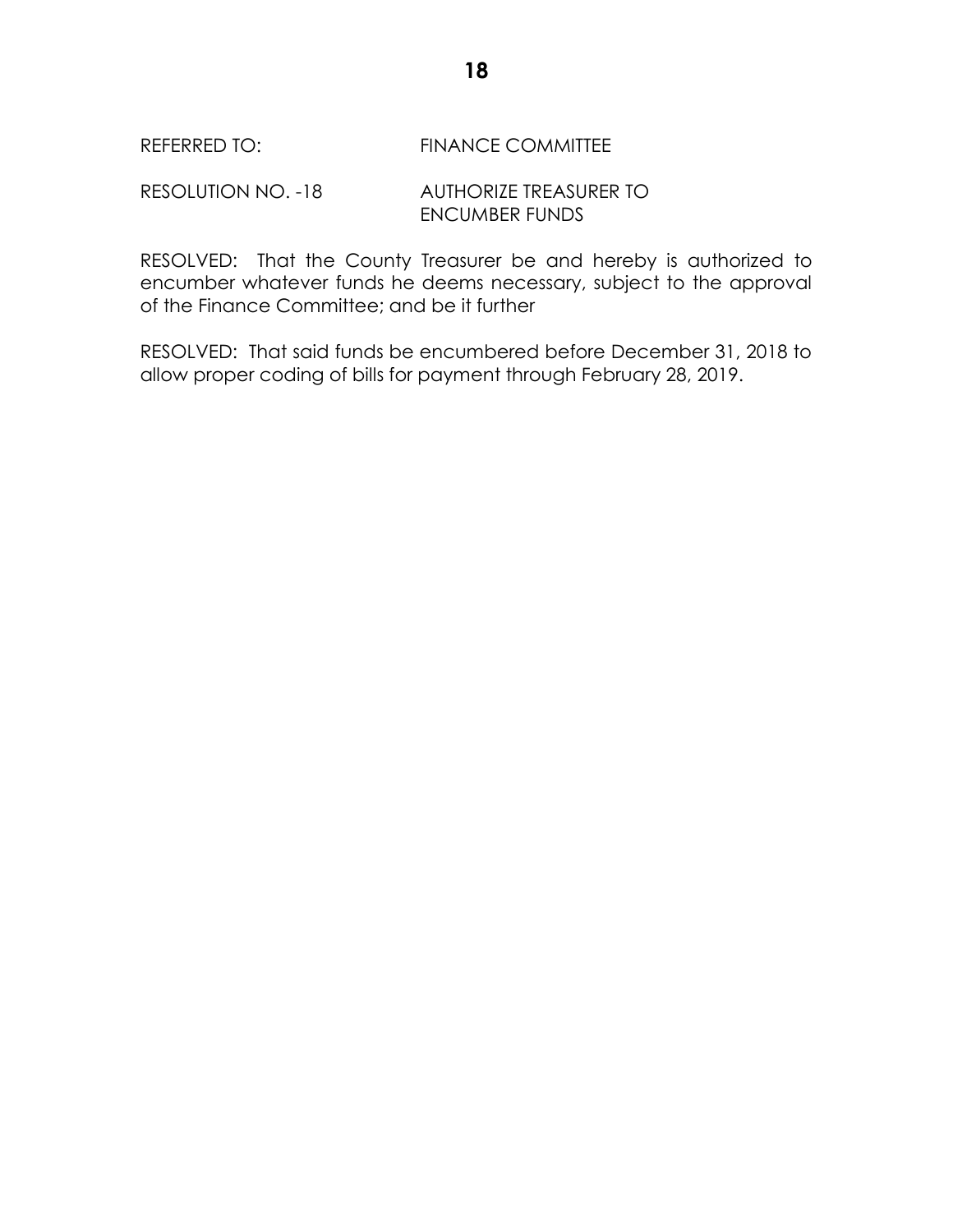### RESOLUTION NO. -18 ADOPT COUNTY BUDGET FOR 2019, APPROPRIATIONS AND SALARY SCHEDULE

RESOLVED: That the tentative budget for Tioga County for the year 2019 submitted by the Budget Officer on November 15, 2018 and approved by the Finance Committee be, and the same hereby is adopted as the official Budget for the year 2019; and be it further

RESOLVED: That the several amounts specified in such budget as to the total for the several objects as set forth in Schedule 1 therein be appropriated for such objects, effective January 1, 2019; and be it further

RESOLVED: That the full time Salary Schedule 5 set forth in the budget be adopted effective January 1, 2019.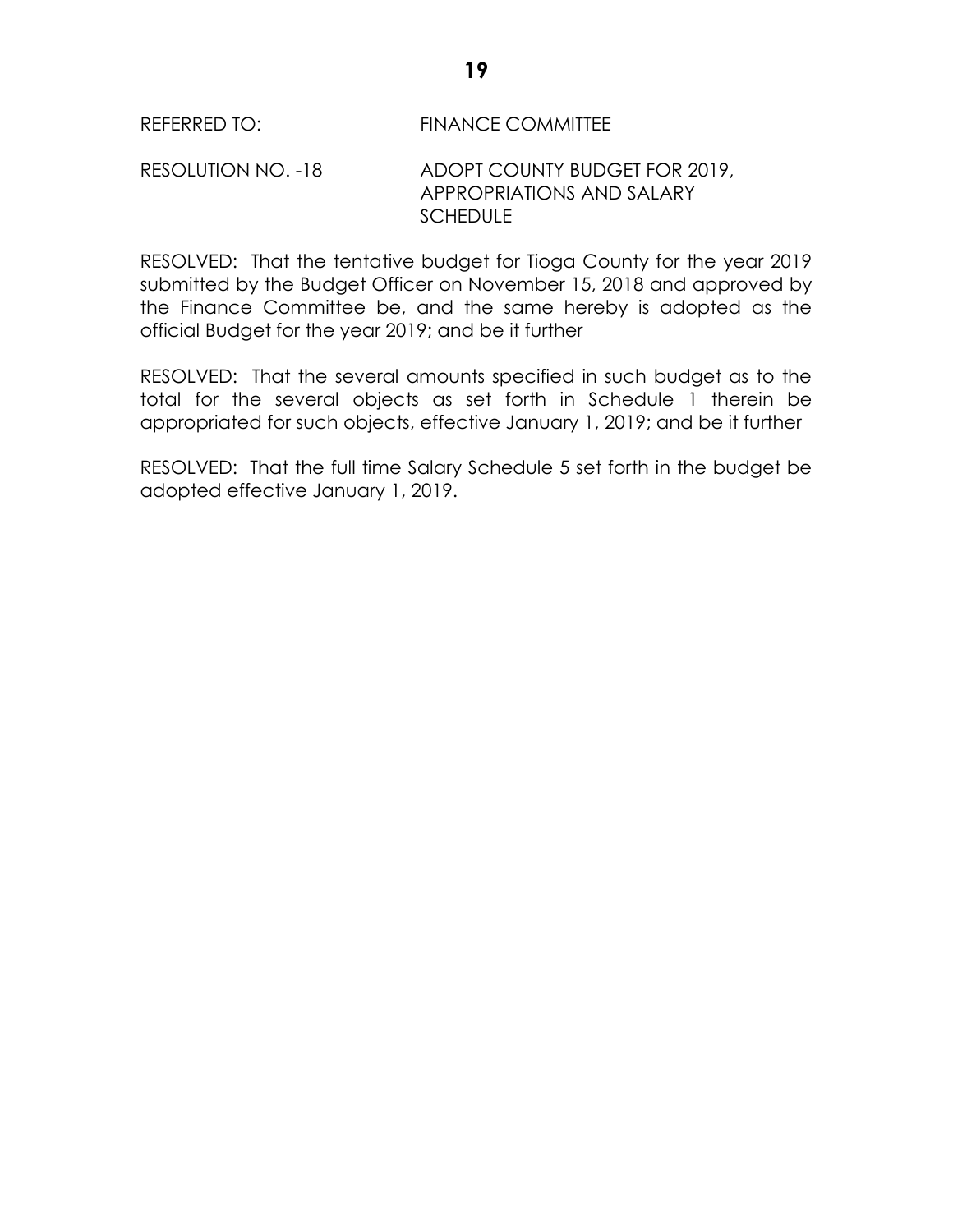RESOLUTION NO. -18 TOWN TAX LEVY

WHEREAS: There has been presented to this Legislature a duly certified copy of the annual Budgets of each of the several Towns of the County of Tioga for the fiscal year beginning January 1, 2019; be it

RESOLVED: That there shall be, and there is, assessed against and levied upon and collected from the taxable property situate in the following Towns outside the incorporated Villages or partially located therein, the amounts indicated for Town purposes as specified in the Budgets of the respective Towns as follows:

| Part Town      | General Outside | Highway Outside |
|----------------|-----------------|-----------------|
| <b>Barton</b>  |                 |                 |
| Candor         | 5,700           | 243,096         |
| Newark Valley  | 1,740           | 6,650           |
| <b>Nichols</b> |                 | 77,975          |
| Owego          |                 | 2,131,967       |
| Spencer        | 38,099          | 361,399         |

**Further** 

RESOLVED: That there shall be and there hereby is, assessed against and levied upon and collected from the taxable property liable therefore within the respective Fire and Fire protection Districts in the Towns, the following amounts for the purposes of such Districts as specified on their annual Budgets:

| Town of Barton                       |            |
|--------------------------------------|------------|
| Halsey Valley Fire Protection        | 19,384.76  |
| Lockwood Fire Protection             | 42,794.17  |
| <b>Waverly Joint Fire Protection</b> | 277,395.00 |
| Town of Berkshire                    |            |
| <b>Berkshire Fire District</b>       | 143,308.00 |
| Town of Candor                       |            |
| Candor Fire District                 | 447,795,00 |
| <b>Town of Newark Valley</b>         |            |
| <b>Newark Valley Fire District</b>   | 303,611.07 |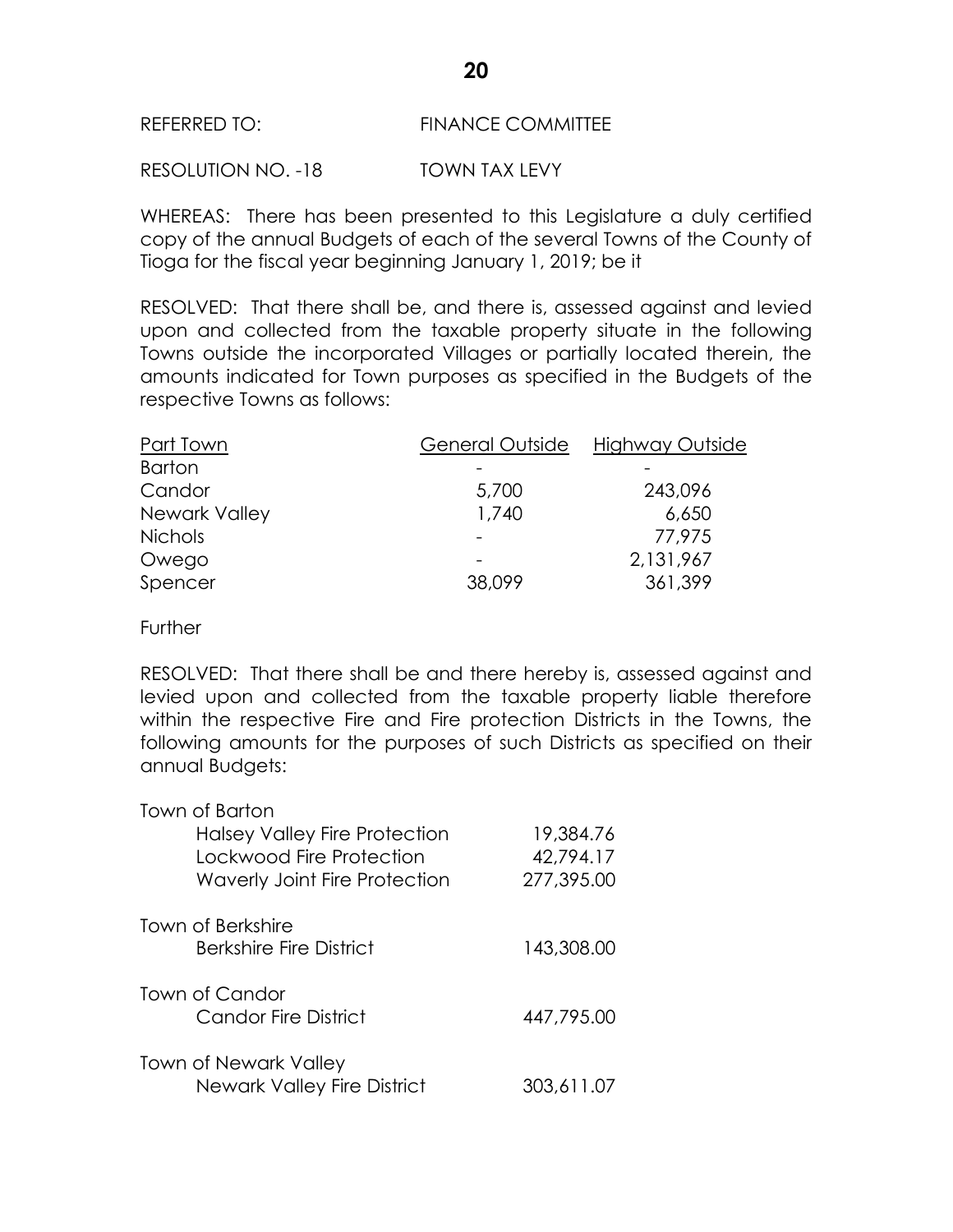| Town of Nichols<br>Nichols Joint Fire Protection                                                      | 357,730.00                                |
|-------------------------------------------------------------------------------------------------------|-------------------------------------------|
| Town of Owego<br><b>Apalachin Fire District</b><br>Owego Fire District<br>Newark Valley Fire District | 1,016,652.00<br>1,589,502.00<br>42,796.00 |
| Town of Richford<br>Richford Fire District                                                            | 106,650.00                                |
| Town of Spencer<br><b>Spencer Fire Protection District</b>                                            | 78,000.00                                 |
| Town of Tioga                                                                                         |                                           |

Tioga Fire District 297,555.00

### **Further**

RESOLVED: That there shall be, and there hereby is, assessed against and levied upon and collected from the taxable property liable therefore within certain sewer, water and lighting Districts in the Town of Owego and the amounts specified in their annual budgets as follows:

| Water District No. 4/Ext. 13 | 12,358 |
|------------------------------|--------|
| Water District No. 4/Ext. 15 | 10,094 |
| Water District No. 4/Ext. 17 | 20,800 |
| Water District No. 4/Ext. 20 | 19,000 |
| Sewer District No. 2/Ext. 14 | 12,200 |
| Sewer District No. 2/Ext. 15 | 12,088 |
| Lighting District No. 1      | 11,630 |
| Lighting District No. 2      | 22,175 |
| Lighting District No. 3      | 22,898 |
| Lighting District No. 4A     | 1,563  |
| Lighting District No. 4B     | 3,944  |
| Lighting District No. 5      | 14,586 |
| Lighting District No. 6      | 27,109 |
| Lighting District No. 7      | 4,147  |
| Lighting District No. 8      | 2,634  |
| Lighting District No. 9      | 1,269  |
| Lighting District No. 10     | 1,773  |

**Further**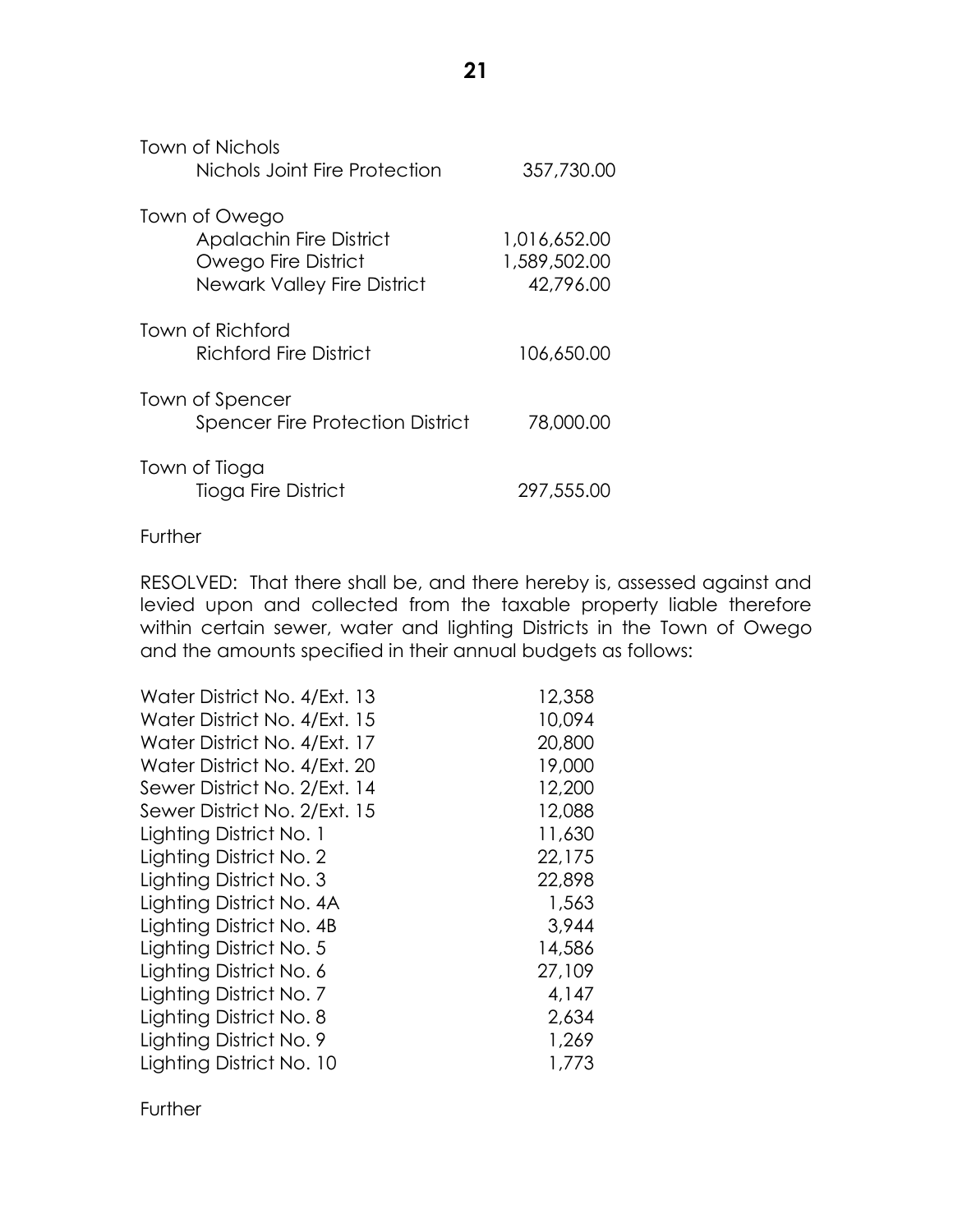RESOLVED: That there shall be and there hereby is, assessed against and levied upon and collected from the taxable property liable therefore in the Town of Owego returned sewer and water rents in the amount of \$329,285.04; be it further

RESOLVED: That there shall be and there hereby is, assessed against and levied upon and collected from the taxable property liable therefore in the Town of Barton returned sewer and water rents in the amount of \$6,457.78; be it further

RESOLVED: That the amounts to be raised by tax for all other purposes as specified in the several annual Budgets shall be, and they hereby are, assessed against and levied upon and collected from the taxable properties in the Towns except as otherwise provided by law as follows:

| Townwide         | General | Highway |
|------------------|---------|---------|
| <b>Barton</b>    | 210,900 | 531,600 |
| <b>Berkshire</b> | 83,605  | 338,100 |
| Candor           | 786,866 | 487,400 |
| Newark Valley    | 286,308 | 370,454 |
| <b>Nichols</b>   |         | 145,450 |
| Owego            | 888,197 |         |
| Richford         | 241,523 | 452,303 |
| Spencer          | 346,095 | 292,611 |
| Tioga            | 253,439 | 574,619 |
|                  |         |         |

**Further** 

RESOLVED: That such taxes and assessments, when collected, shall be paid to the Supervisors of the several Towns in the amounts as shown by this resolution for distribution by them in the manner provided by law.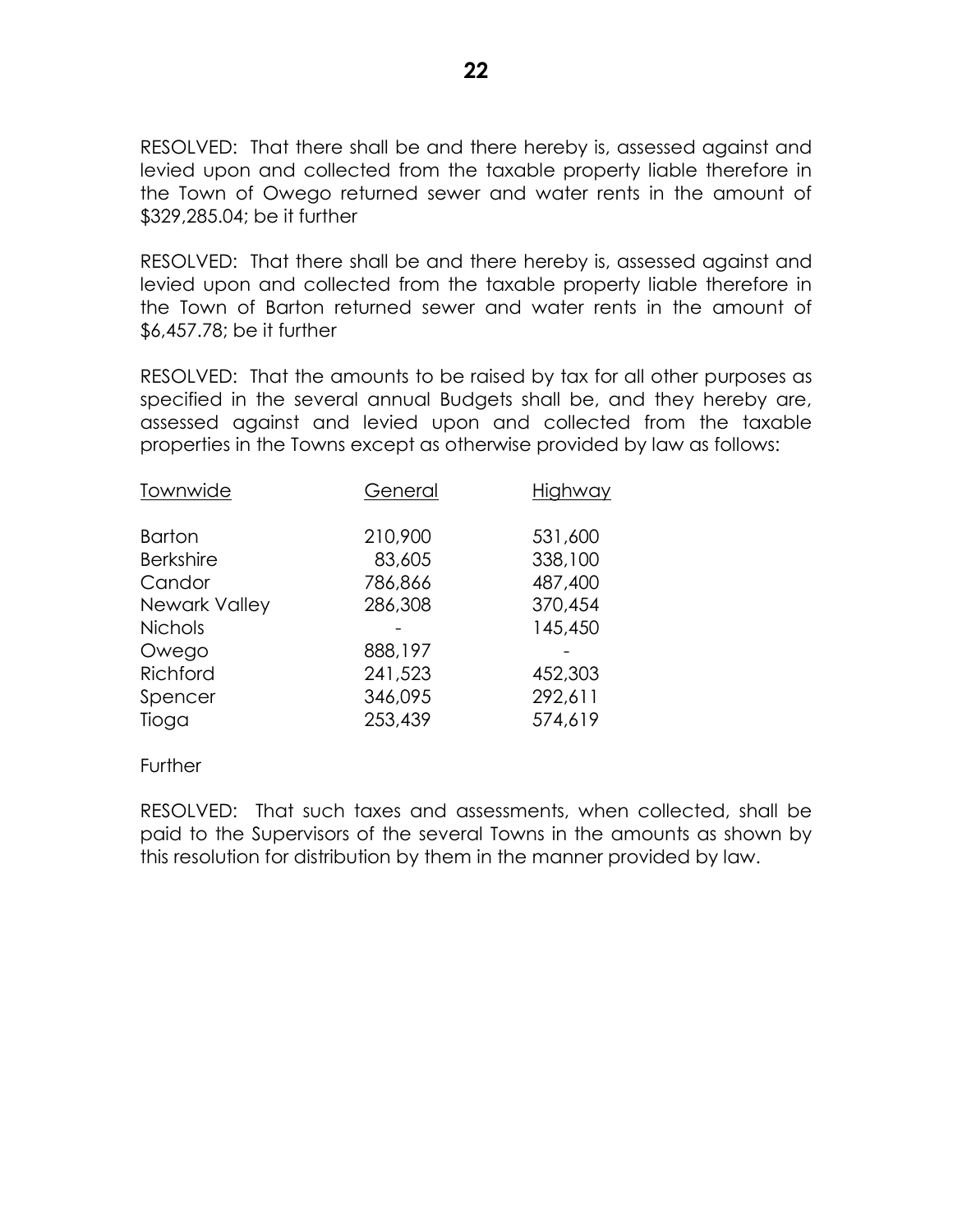RESOLUTION NO. -18 COUNTY TAX LEVY

WHEREAS: This Legislature by Resolution No. XXX-18 dated December 11, 2018 adopted a Budget for the fiscal year 2019 and by Resolution No. XXX-18 dated December 11, 2018 has made appropriations for the conduct of the County Government during said fiscal year and has by Resolution No. XXX-18 dated December 11, 2018 levied the taxes required for the support of the Government of the several Towns; therefore be it

RESOLVED: That this Legislature hereby levies the following for recycling purposes, upon the taxable real property liable therefore, in the County upon valuation as heretofore equalized by it.

| <b>Barton</b>    | 202,875.57 |
|------------------|------------|
| <b>Berkshire</b> | 34,937.66  |
| Candor           | 135,991.57 |
| Newark Valley    | 86,218.21  |
| <b>Nichols</b>   | 73,059.75  |
| Owego            | 574,721.40 |
| Richford         | 32,104.03  |
| Spencer          | 87,077.24  |
| Tioga            | 122,506.57 |

Total 1,349,492.00

And be it further

RESOLVED: That pursuant to Section 360 of the County Law and Section 900 of the Real Property Tax Law, this Legislature hereby levied the following for County purposes, excluding Solid Waste set forth above, upon the taxable real property in the County upon valuation as heretofore equalized by it.

Upon all the taxable property liable for the support of County Government, the sum of \$22,785,755.00 and in addition thereto upon the real property liable therefore, and following taxes:

| For Returned Village Taxes           | \$455,219.91   |
|--------------------------------------|----------------|
| For School Tax Returned              | \$3,594,961.51 |
| For Deficits from prior years' taxes | \$7.27         |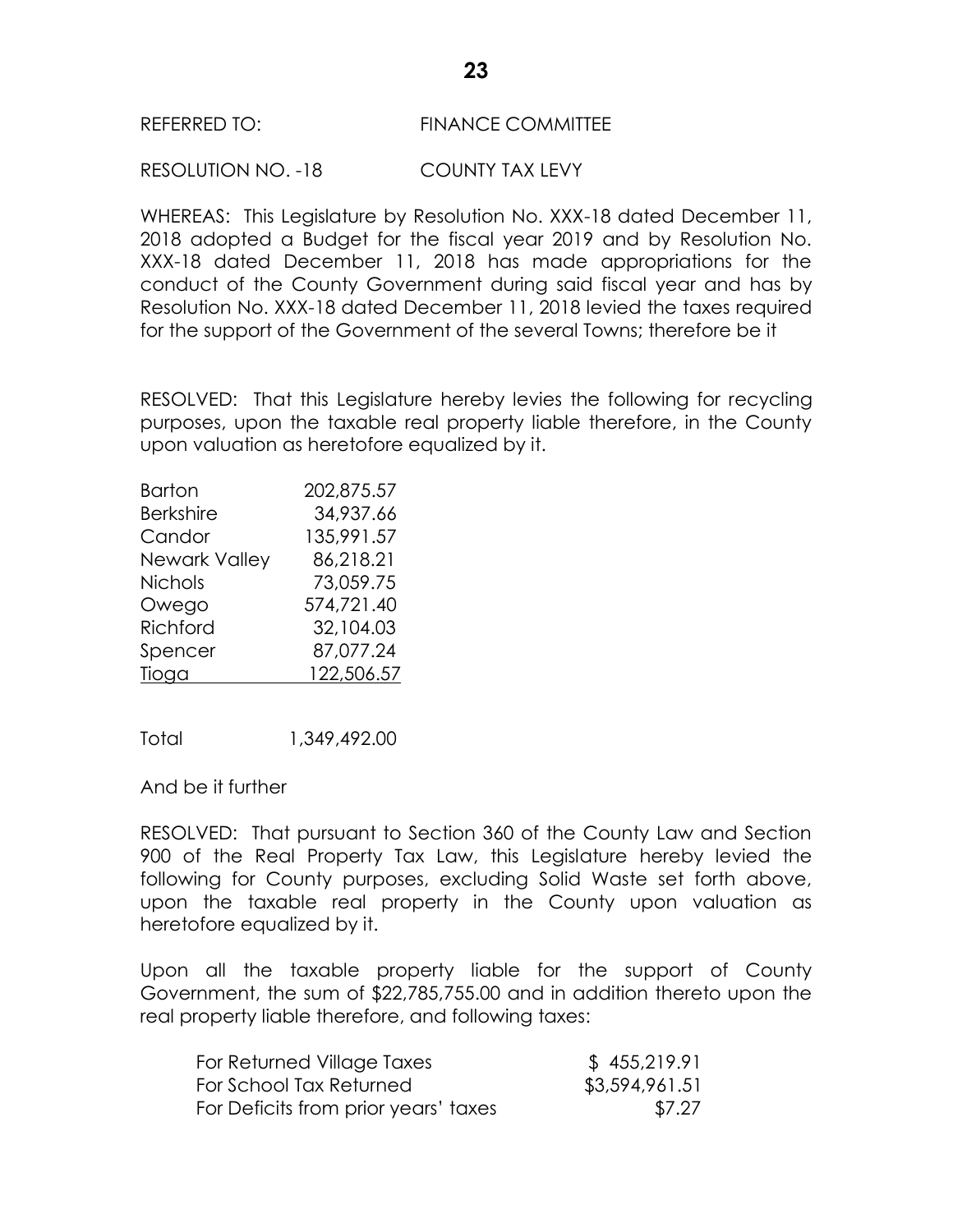For Reimbursement of Erroneous taxes, etc. \$ 3,471.34 All of the forgoing being subject to credit for excess collection the prior year of \$9.32

### **Further**

RESOLVED: That the County Treasurer's Department be directed to extend the taxes as aforesaid and also the taxes for Town purposes set forth in Resolution No. XXX-18 on the rolls of the several Towns against each parcel of property set forth in said rolls, and that the Chair and the Clerk of the County Legislature be directed and empowered to execute under the seal of this Legislature the several Tax warrants for the collection of said taxes, and to cause the several tax rolls with said warrants annexed to be delivered to the Collectors of the several Tax Districts of the County on or before December 31, 2018; and be it further

RESOLVED: That the tax rates for each of the Towns, excluding Solid Waste, are as follows:

| <b>Barton</b>    | Out | 10.331428  |
|------------------|-----|------------|
|                  | In  | 10.331428  |
| <b>Berkshire</b> |     | 8.668824   |
| Candor           | Out | 9.023925   |
|                  | In  | 9.023925   |
| Newark Valley    | Out | 12.751183  |
|                  | In  | 12.751183  |
| <b>Nichols</b>   | Out | 35.287235  |
|                  | In  | 35.287235  |
| Owego            | Out | 11.545016  |
|                  | In  | 11.545016  |
| Richford         |     | 6.938843   |
| Spencer          | Out | 9.050550   |
|                  | In  | 9.050550   |
| Tioga            |     | 131.199650 |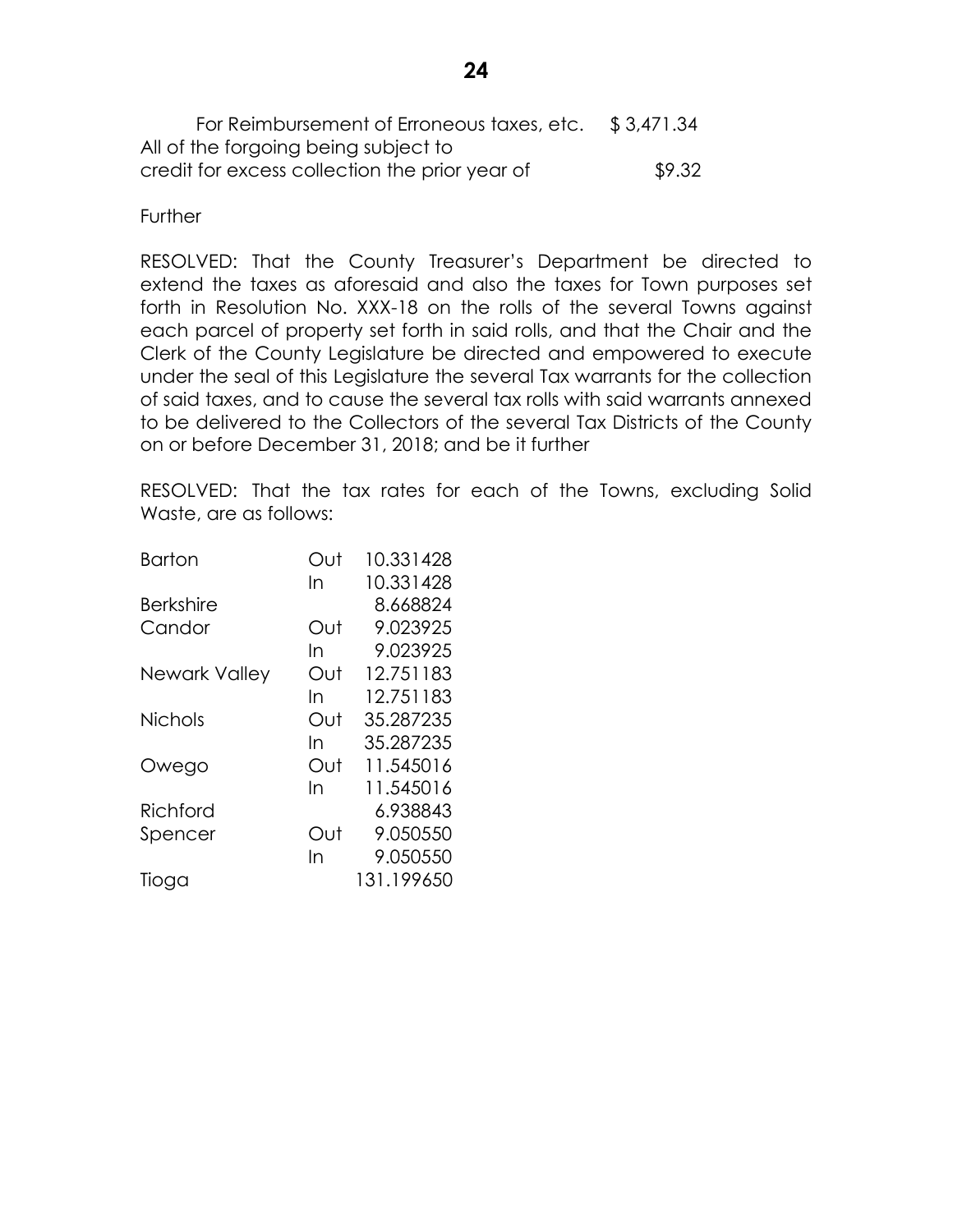| REFERRED TO: | <b>FINANCE COMMITTEE</b> |
|--------------|--------------------------|
|              |                          |

WHEREAS: An application for Corrected Tax Roll for the year 2018 indicates that parcel #118.18-1-13 Account #1549 in the Village of Owego assessed to Katzenstein Family NY, LLC on the 2018 tax roll of the Town of Owego is erroneous in that on October 25, 2018 Hon. Ferris D. Lebous ordered a corrected assessed taxable value of \$15,180; be it therefore

RESOLVED: That a refund be issued to: Hinman, Howard & Kattell, LLP as attorneys," and mailed to 80 Exchange Street, P.O. Box 5250, Binghamton NY 13902-5250, by the Tioga County Treasurer as follows:

| <b>Town Wide</b> | 39.09    | 16.12  |
|------------------|----------|--------|
| Returned School  | 1,105.53 | 456.03 |

And be it further

RESOLVED: That the erroneous county tax of \$ 245.59 be charged to the proper account in the records of the County Treasurer; and be it further

RESOLVED: That the erroneous solid waste tax of \$ 13.24 be charged back to the Solid Waste Fund; and be it further

RESOLVED: That the erroneous town tax of \$22.97 be charged back to the Town of Owego; and be it further

RESOLVED: That the erroneous returned School Tax of \$649.50 be charged back to the Owego Apalachin CSD.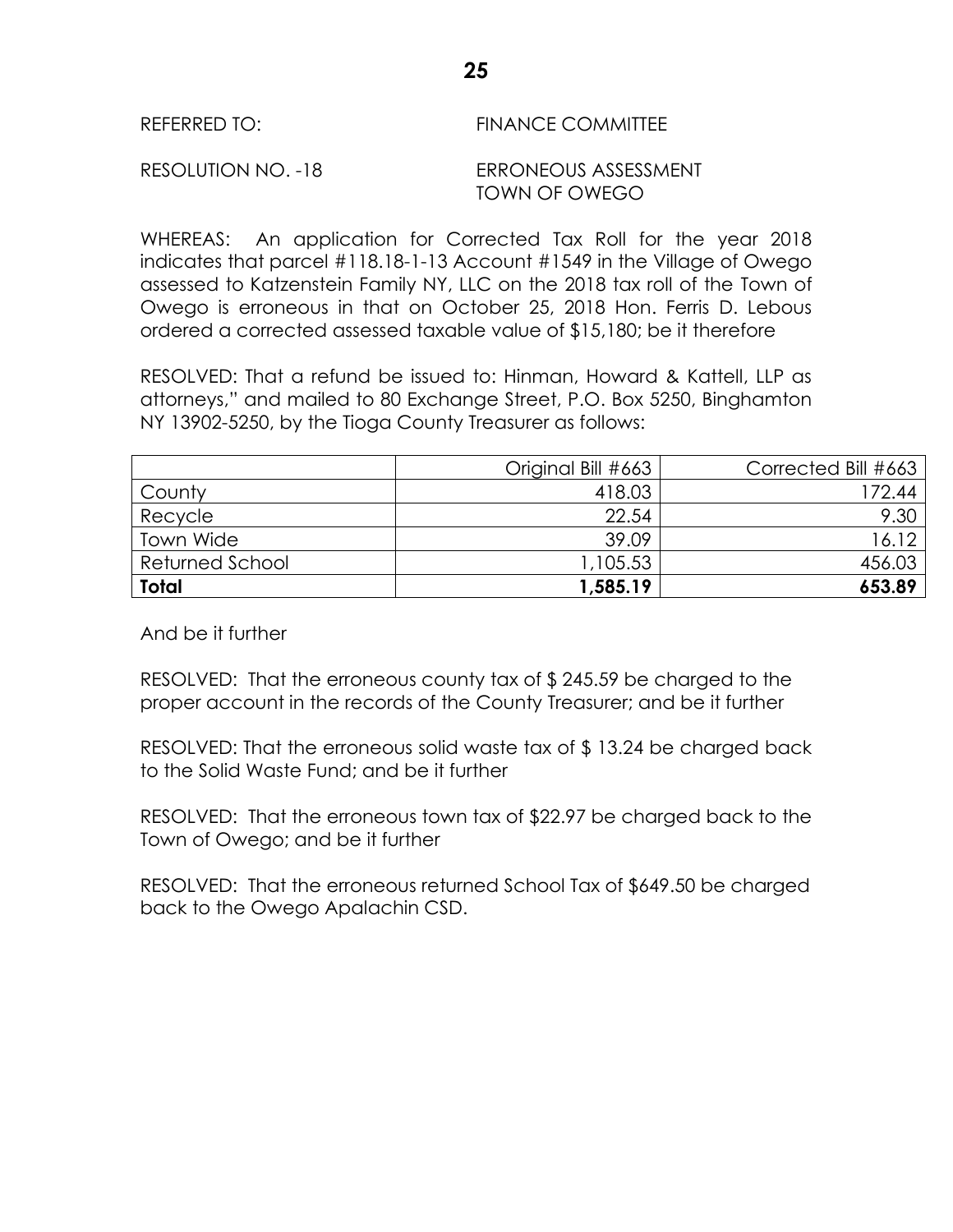| <b>FINANCE COMMITTEE</b><br>REFERRED TO: |
|------------------------------------------|
|------------------------------------------|

WHEREAS: An application for Corrected Tax Roll for the year 2018 indicates that parcel #129.11-1-30 Account #12785 in the Town of Owego assessed to Katzenstein Family NY, LLC on the 2018 tax roll of the Town of Owego is erroneous in that on October 25, 2018 Hon. Ferris D. Lebous ordered a corrected assessed taxable value of \$18,975; be it therefore

RESOLVED: That a refund be issued to: Hinman, Howard & Kattell, LLP as attorneys," and mailed to 80 Exchange Street, P.O. Box 5250, Binghamton NY 13902-5250, by the Tioga County Treasurer as follows:

|                 | Original Bill #4927 | Corrected Bill #4927 |
|-----------------|---------------------|----------------------|
| County          | 850.83              | 215.55               |
| Recycle         | 45.87               | 11.62                |
| Town Wide       | 79.56               | 20.15                |
| Part Town       | 219.06              | 55.50                |
| Fire            | 200.24              | 50.73                |
| Returned School | 2,250.11            | 570.04               |
| <b>Total</b>    | 3,645.67            | 923.59               |

And be it further

RESOLVED: That the erroneous county tax of \$635.28 be charged to the proper account in the records of the County Treasurer; and be it further

RESOLVED: That the erroneous solid waste tax of \$34.25 be charged back to the Solid Waste Fund; and be it further

RESOLVED: That the erroneous town tax of \$222.97 be charged back to the Town of Owego; and be it further

RESOLVED: That the erroneous Owego Fire tax of \$149.51 be charged back to the Owego Fire District; and be it further

RESOLVED: That the erroneous returned School Tax of \$1,680.07 be charged back to the Owego Apalachin CSD.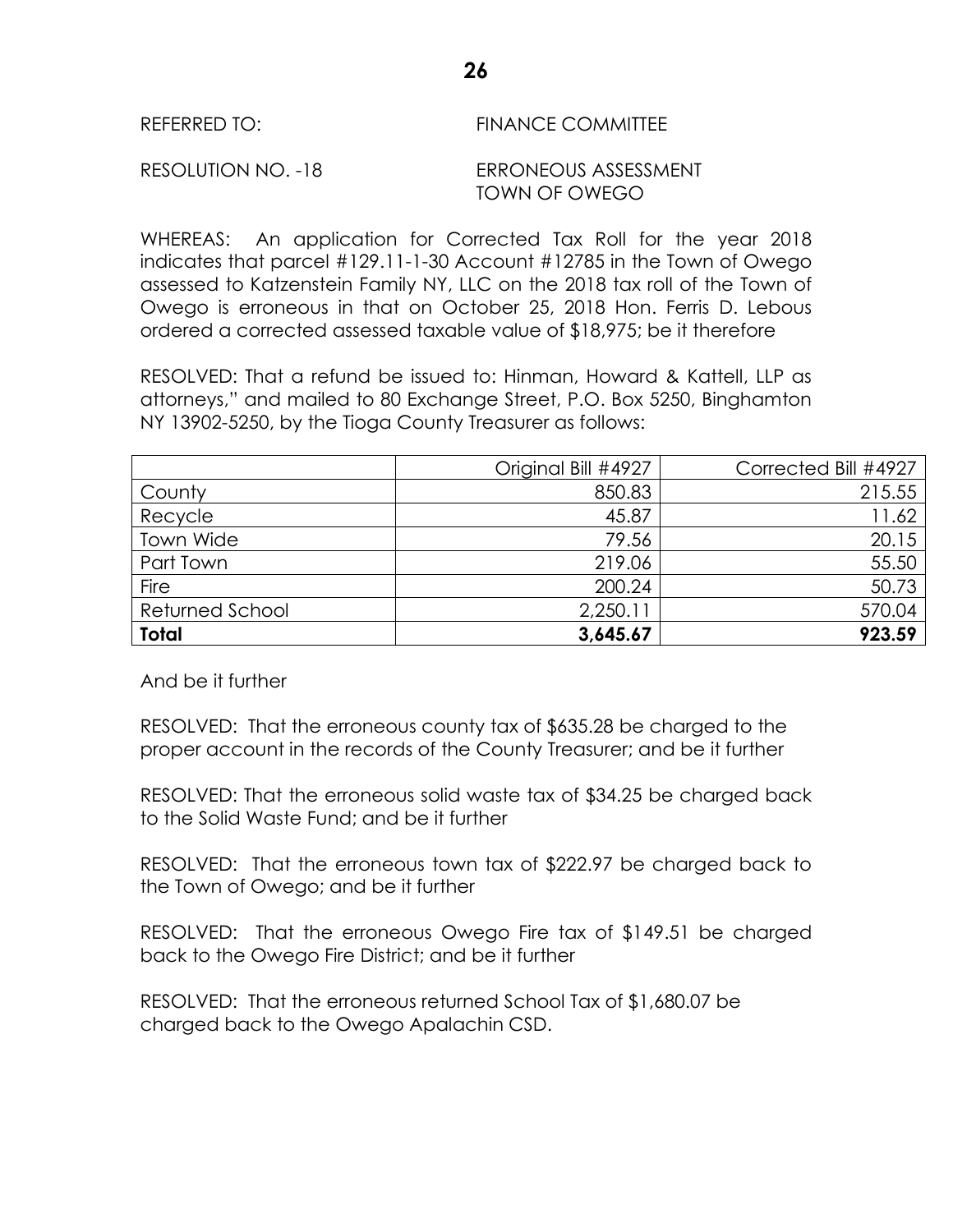| REFERRED TO: | <b>FINANCE COMMITTEE</b> |
|--------------|--------------------------|
|              |                          |

WHEREAS: An application for Corrected Tax Roll for the year 2018 indicates that parcel #129.07-1-11 Account #12433 in the Town of Owego assessed to Katzenstein Family NY, LLC on the 2018 tax roll of the Town of Owego is erroneous in that on October 25, 2018 Hon. Ferris D. Lebous ordered a corrected assessed taxable value of \$75,600; be it therefore

RESOLVED: That a refund be issued to: Hinman, Howard & Kattell, LLP as attorneys," and mailed to 80 Exchange Street, P.O. Box 5250, Binghamton NY 13902-5250, by the Tioga County Treasurer as follows:

|                 | Original Bill #4926 | Corrected Bill #4926 |
|-----------------|---------------------|----------------------|
| County          | 1,179.13            | 858.79               |
| Recycle         | 63.57               | 46.30                |
| Town Wide       | 110.25              | 80.30                |
| Part Town       | 303.58              | 221.1                |
| Fire            | 277.50              | 202.11               |
| Returned School | 3,118.32            | 2,271.15             |
| <b>Total</b>    | 5,052.35            | 3,679.76             |

And be it further

RESOLVED: That the erroneous county tax of \$ 320.34 be charged to the proper account in the records of the County Treasurer; and be it further

RESOLVED: That the erroneous solid waste tax of \$ 17.27 be charged back to the Solid Waste Fund; and be it further

RESOLVED: That the erroneous town tax of \$ 112.42 be charged back to the Town of Owego; and be it further

RESOLVED: That the erroneous Owego Fire tax of \$ 75.39 be charged back to the Owego Fire District; and be it further

RESOLVED: That the erroneous returned School Tax of \$ 847.17 be charged back to the Owego Apalachin CSD.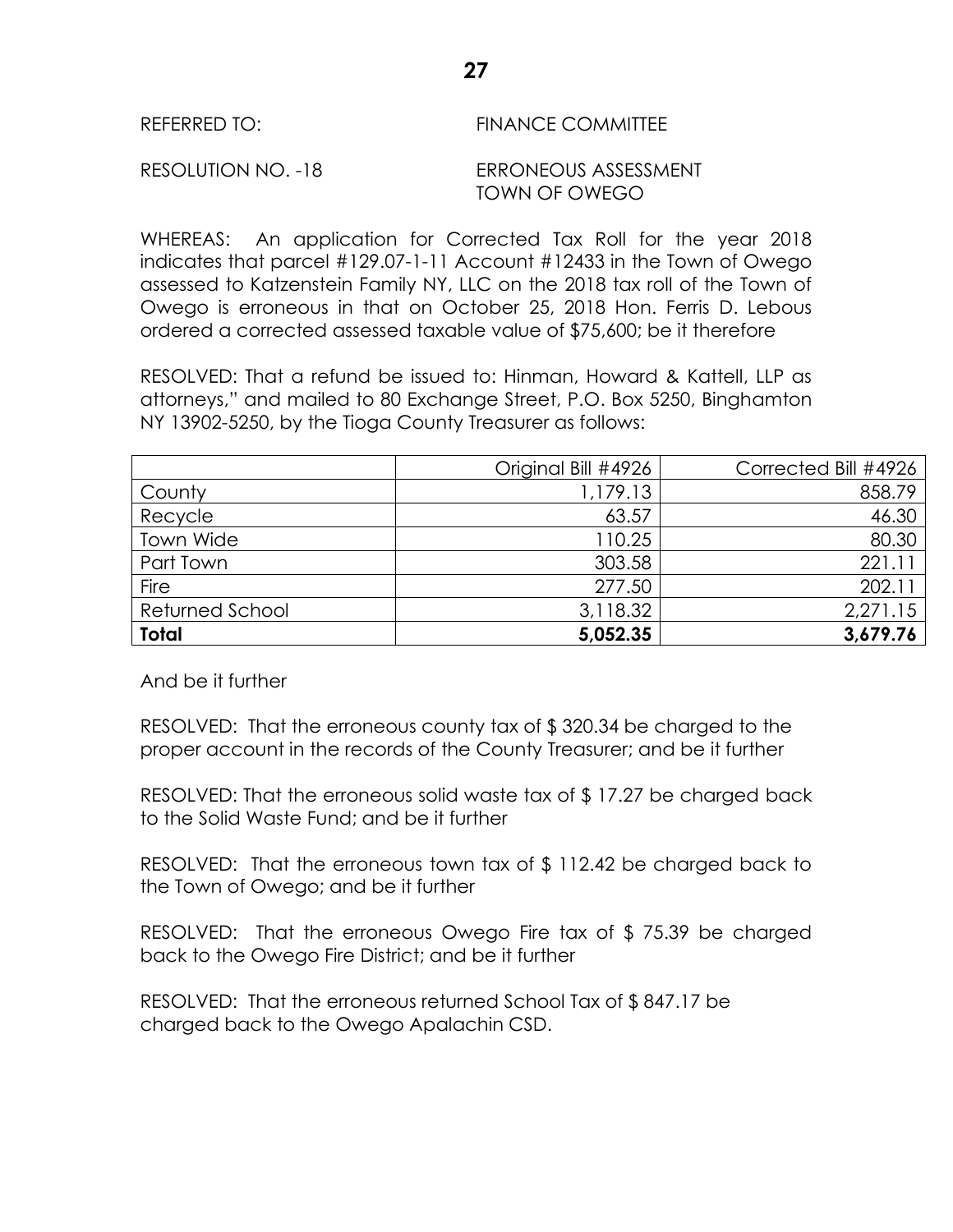| <b>FINANCE COMMITTEE</b><br>REFERRED TO: |
|------------------------------------------|
|------------------------------------------|

WHEREAS: An application for Corrected Tax Roll for the year 2018 indicates that parcel #129.07-1-1 Account #12431 in the Town of Owego assessed to Katzenstein Family NY, LLC on the 2018 tax roll of the Town of Owego is erroneous in that on October 25, 2018 Hon. Ferris D. Lebous ordered a corrected assessed taxable value of \$134,000; be it therefore

RESOLVED: That a refund be issued to: Hinman, Howard & Kattell, LLP as attorneys," and mailed to 80 Exchange Street, P.O. Box 5250, Binghamton NY 13902-5250, by the Tioga County Treasurer as follows:

|                 | Original Bill #4925 | Corrected Bill #4925 |
|-----------------|---------------------|----------------------|
| County          | 2,198.08            | 1,522.19             |
| Recycle         | 118.51              | 82.07                |
| Town Wide       | 205.53              | 142.33               |
| Part Town       | 565.93              | 391.91               |
| Fire            | 517.30              | 358.23               |
| Returned School | 5,813.04            | 4,025.58             |
| <b>Total</b>    | 9,418.39            | 6,522.31             |

And be it further

RESOLVED: That the erroneous county tax of \$ 675.89 be charged to the proper account in the records of the County Treasurer; and be it further

RESOLVED: That the erroneous solid waste tax of \$ 36.44 be charged back to the Solid Waste Fund; and be it further

RESOLVED: That the erroneous town tax of \$ 237.22 be charged back to the Town of Owego; and be it further

RESOLVED: That the erroneous Owego Fire tax of \$ 159.07 be charged back to the Owego Fire District; and be it further

RESOLVED: That the erroneous returned School Tax of \$ 1,787.46 be charged back to the Owego Apalachin CSD.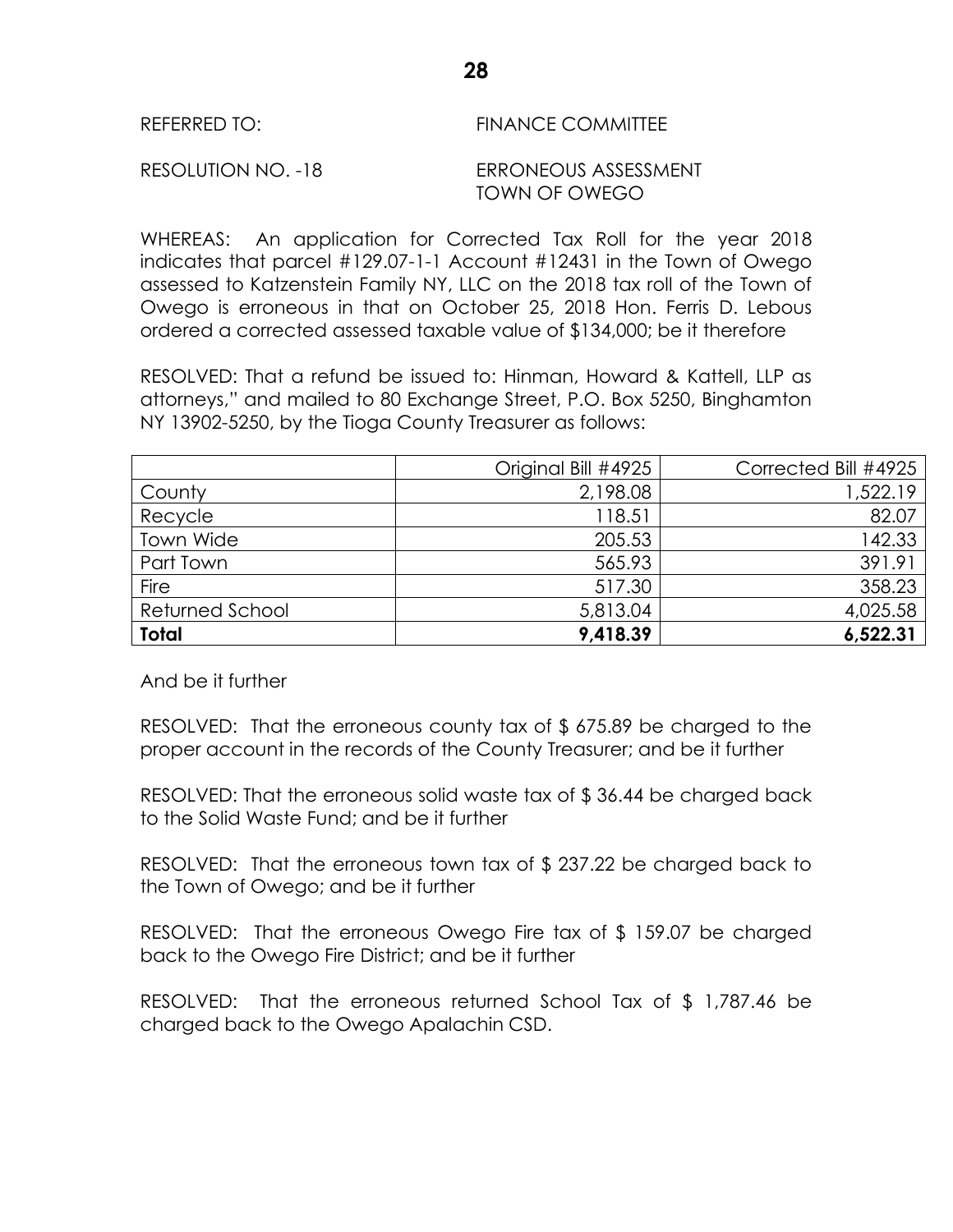# REFERRED TO: HEALTH & HUMAN SERVICES COMMITTEE

RESOLUTION NO. -18 REAPPOINT MEMBER TO THE TIOGA COUNTY BOARD OF HEALTH

WHEREAS: Section 344 of the Public Health Law requires that members of the Board of Health shall serve six (6) year staggered terms; and

WHEREAS: The appointed term for James R. Raftis, Jr., D.O., FACEP, on the Board of Health expires 12/31/18; and

WHEREAS: The Board of Health recommends re-appointment and Dr. Raftis has agreed to serve for another term; therefore be it

RESOLVED: That James R. Raftis, Jr., D.O., FACEP, be re-appointed to the Board of Health for a term of 1/1/19-12/31/24.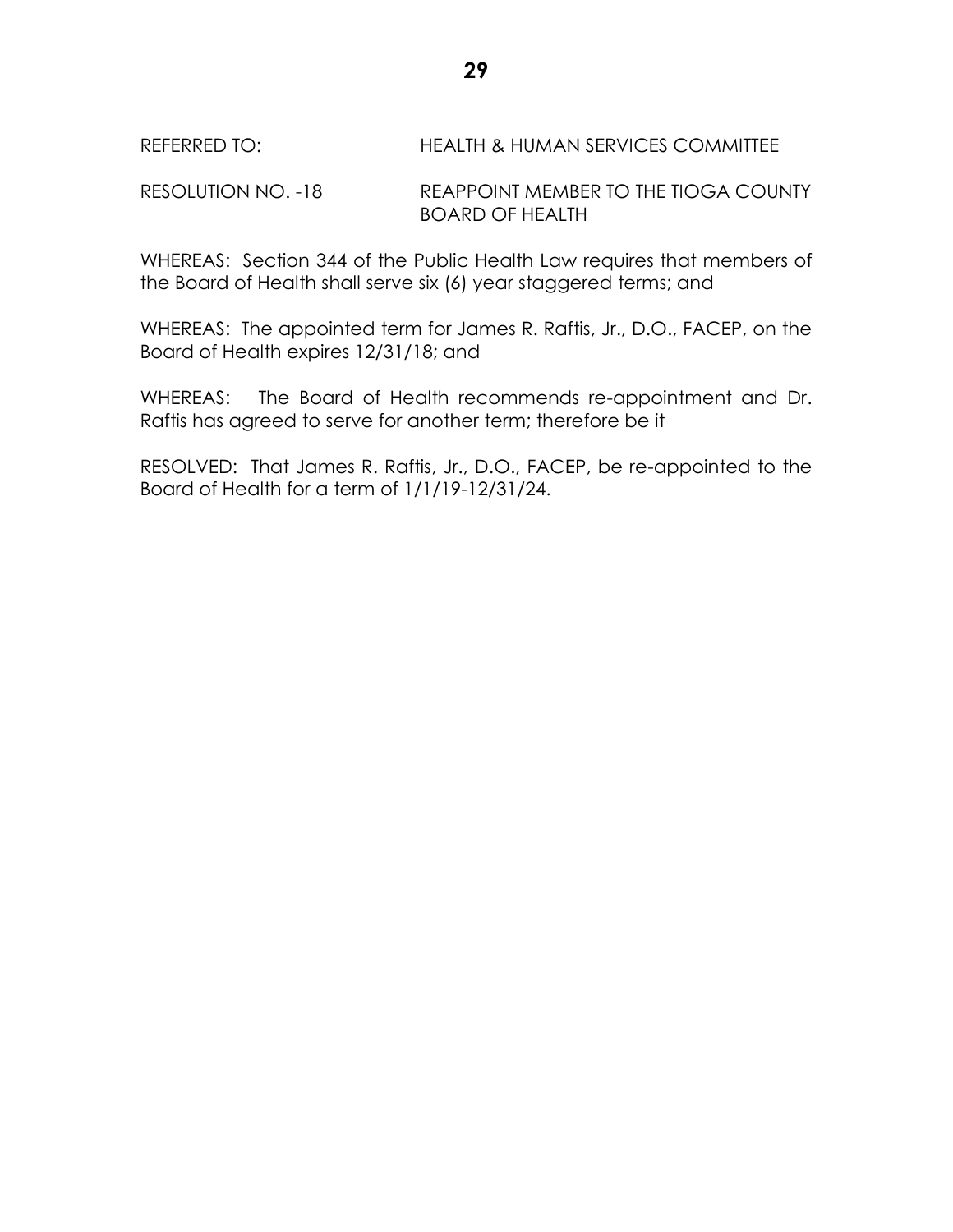REFERRED TO: THE PUBLIC WORKS COMMITTEE FINANCE/LEGAL COMMITTEE

RESOLUTION NO. -18 CLOSE SOLID WASTE RESERVE AND TRANSFER FUNDS TO SOLID WASTE FUND

WHEREAS: The Solid Waste Reserve was previously established and funded per Resolution 433-94 for \$38,364.00; and

WHEREAS: The intent of Reso 433-94 was to designate funds for Capital Projects related to the Solid Waste Transfer Station; and

WHEREAS: The restricted funds in the Solid Waste Reserve are no longer needed for capital projects and the Solid Waste Transfer Station was closed; and

WHEREAS: The Solid Waste Fund will be nearly depleted by 12/31/2018; and

WHEREAS: Legislative approval is needed to close a reserve and transfer funds; therefore be it:

RESOLVED: That funds in the restricted reserve be transferred as follows:

| From: | B 388900 | Solid Waste Reserve      | \$38,364.00 |
|-------|----------|--------------------------|-------------|
| To:   | B 390900 | Solid Waste Fund Balance | \$38,364.00 |

And be it further

RESOLVED: That the Solid Waste Reserve be closed.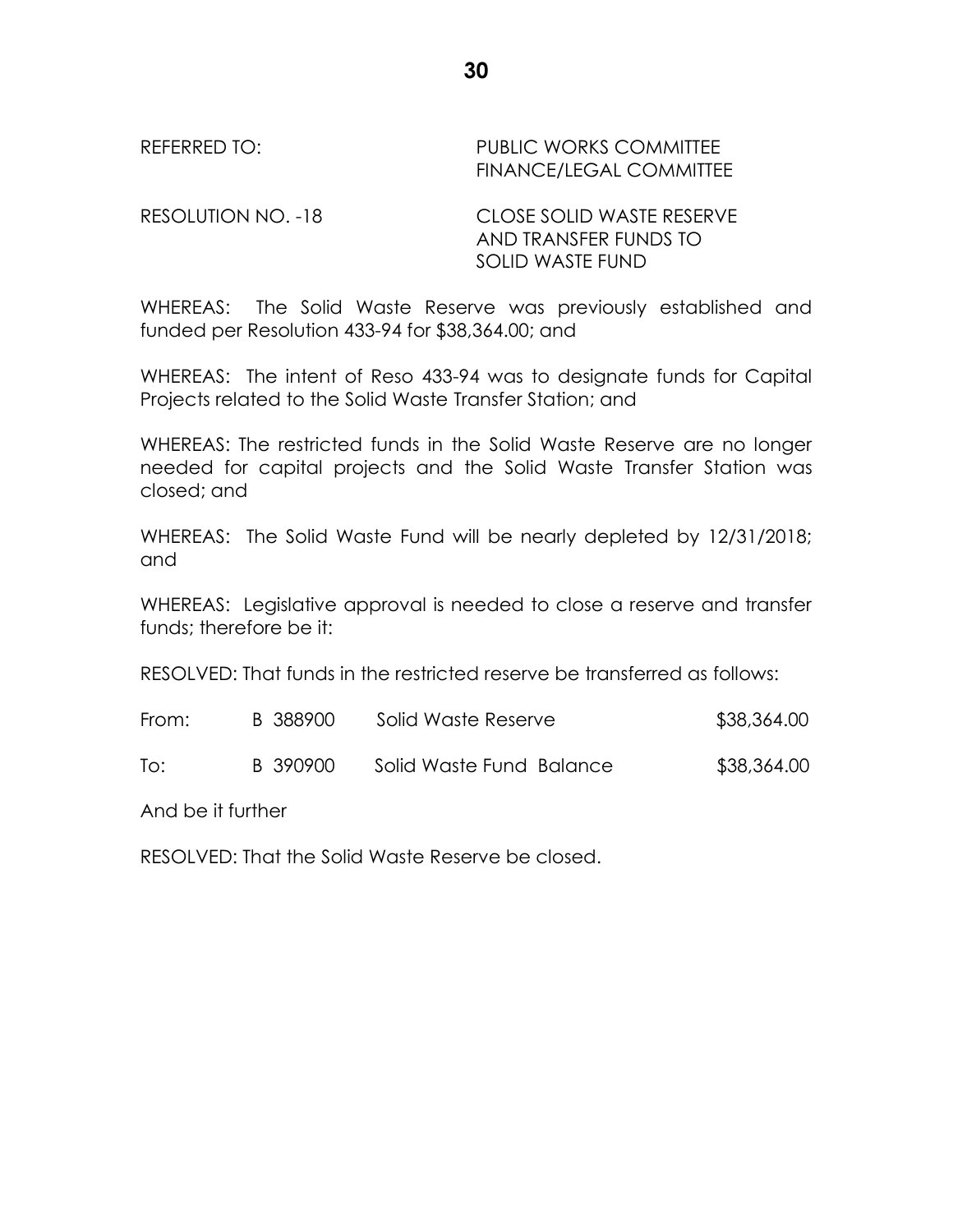# REFERRED TO: PUBLIC WORKS COMMITTEE FINANCE/LEGAL COMMITTEE RESOLUTION NO. -18 APPROPRIATE GENERAL OPERATING FUND AND INTERFUND TRANSFER TO

WHEREAS: The Solid Waste Fund balance will be depleted by 12/31/2018; and

SOLID WASTE FUND

WHEREAS: The Solid Waste Revenue for Recycling Fees was significantly less than budgeted both in 2017 and 2018. Expenses for Household Hazardous Waste will be over budget in 2018; and

WHEREAS: The Tax Levy for Recycling, Pilot payments and state revenue will not offset the additional local share in the Solid Waste Budget; and

WHEREAS: Additional Sales Tax collections have enhanced revenue in the General Operating Fund during the current year; and

WHEREAS: Legislative approval is needed to transfer funds and an interfund transfer will be needed from the General Operating Fund to the Solid Waste Fund; therefore be it

RESOLVED: That funds be appropriated and transferred as follows:

| From: | A9901 590715 | Inter Fund Transfer<br><b>General Operating</b> | \$100,000.00 |
|-------|--------------|-------------------------------------------------|--------------|
| To:   | B8160450310  | Inter Fund Transfer<br>Solid Waste              | \$100,000.00 |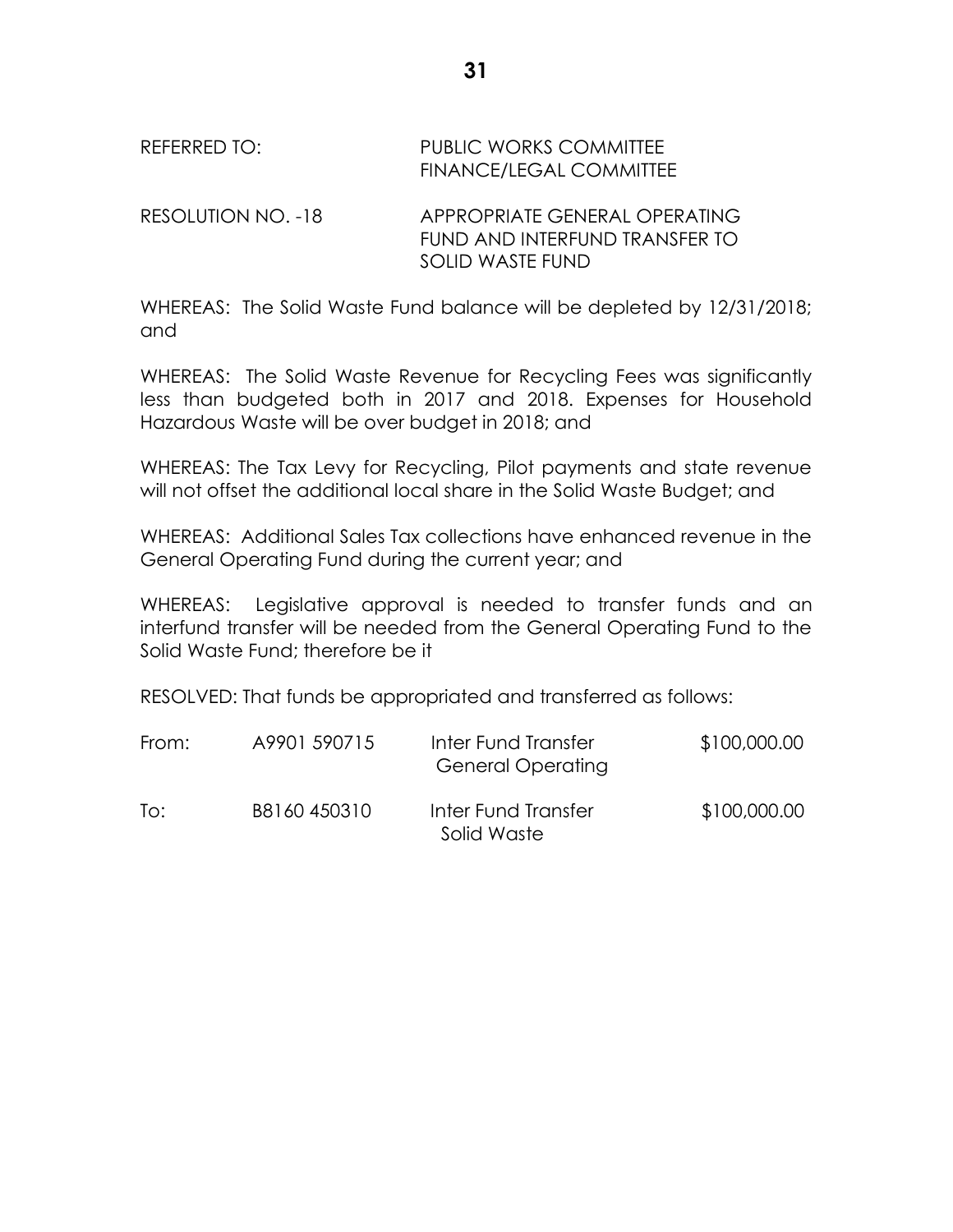# REFERRED TO: PUBLIC WORKS COMMITTEE FINANCE/LEGAL COMMITTEE

RESOLUTION NO. -18 APPROPRIATE FUNDS TO HOUSEHOLD HAZARDOUS WASTE ACCOUNT FROM SOLID WASTE FUND BALANCE AND MODIFY 2018 BUDGET

WHEREAS: There is a significant increase in the amount of electronic waste and household hazardous waste being brought by Tioga County residents; and

WHEREAS: Contingency funds have already been exhausted; and

WHEREAS: This increase has caused the budgeted amount to be exceeded for the 2018 Hazardous Waste Program; therefore be it

RESOLVED: That the Tioga County Legislature authorize and appropriate funds from fund balance to Household Hazardous Waste Program as follows:

| From: B | -390900-     | Solid Waste Fund Balance  | \$10,000 |
|---------|--------------|---------------------------|----------|
| To:     | B8160 542261 | Household Hazardous Waste | \$10,000 |

And be it further

RESOLVED: That the 2018 Solid Waste budget be modified to reflect the above changes.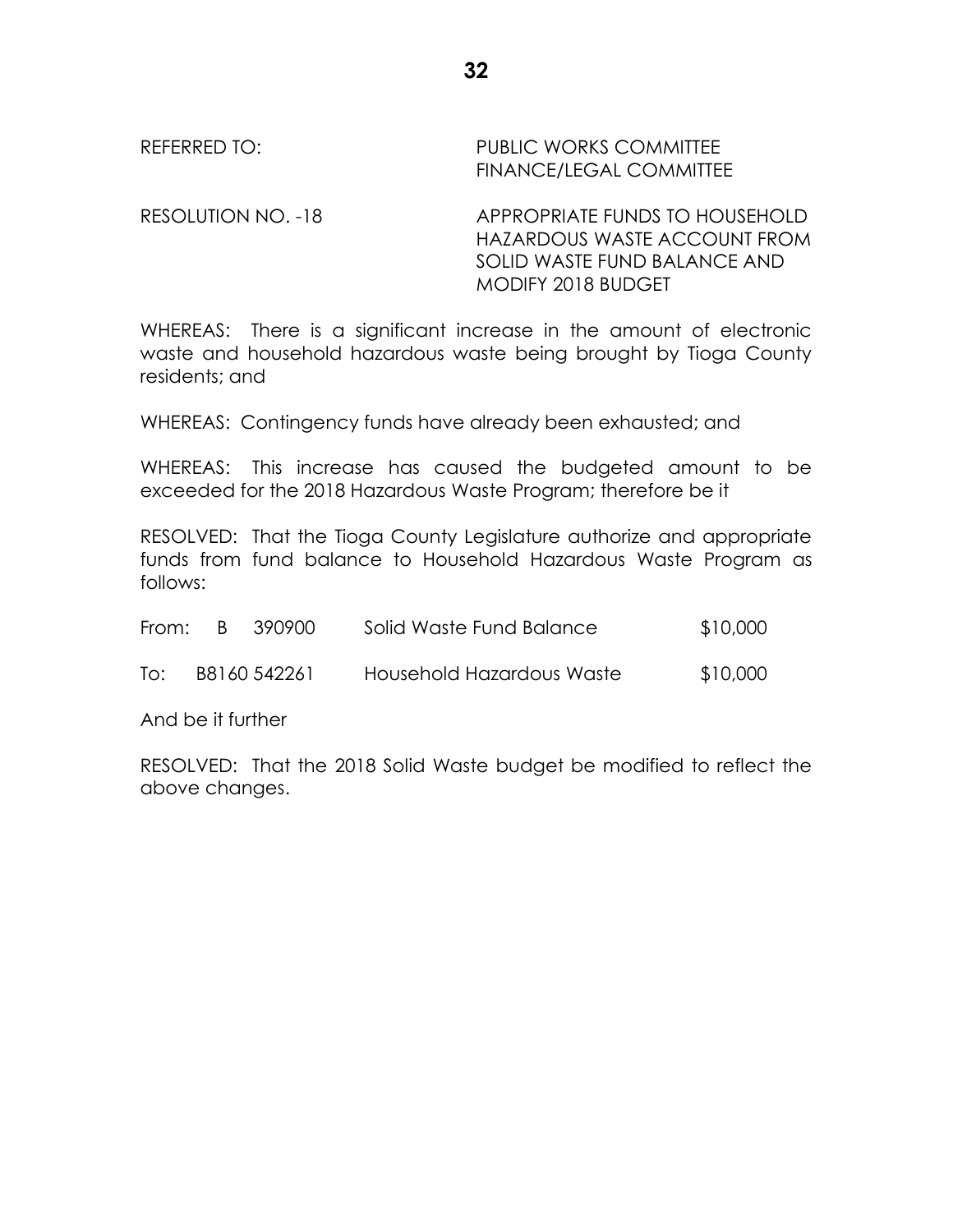# REFERRED TO: HEALTH & HUMAN SERVICES FINANCE COMMITTEE

RESOLUTION NO. -18 APPROPRIATION OF FUNDS SOCIAL SERVICES

WHEREAS: SNAP Bonus Award funds have been awarded to Tioga County Department of Social Services from the Office of Temporary and Disability Assistance; and

WHEREAS: Tioga County's plan for the use of these funds has been approved by the Office of Temporary and Disability Assistance; and

WHEREAS: Appropriation of funds requires legislative approval: therefore be it

RESOLVED: That funding be appropriated as follows:

| A 6010.436100 State Aid-Social Services Admin | \$12,300 |
|-----------------------------------------------|----------|
| A 6010.446110 Federal Aid-Food Stamp Program  | \$12,300 |
| A 6010.520090 Computers                       | \$24,600 |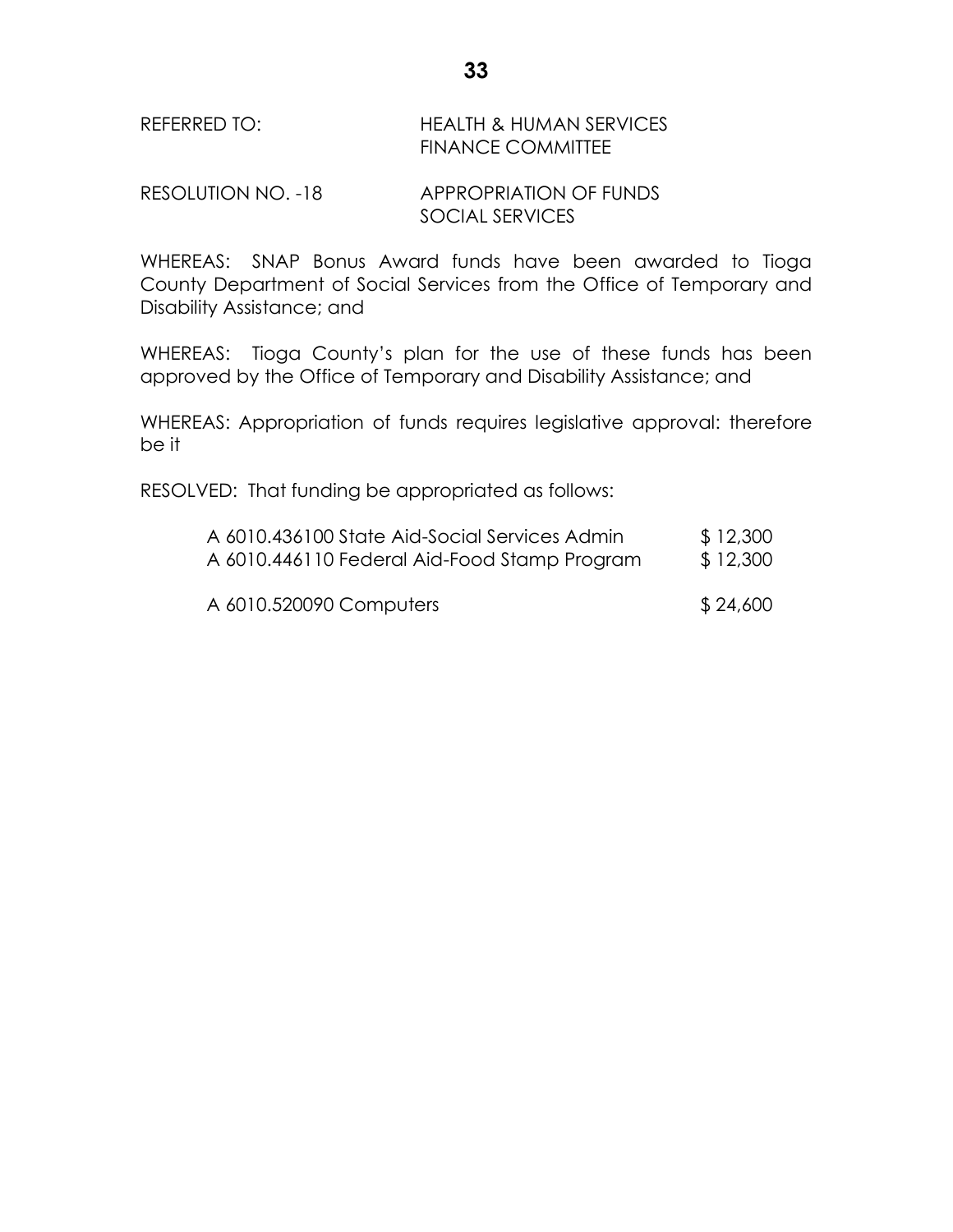| REFERRED TO: I     | <b>PUBLIC SAFETY COMMITTEE</b><br><b>FINANCE COMMITTEE</b> |
|--------------------|------------------------------------------------------------|
| RESOLUTION NO. -18 | MODIFY 2018 BUDGET AND<br><b>TRANSFER FUNDS</b>            |

WHEREAS: Funds need to be transferred from various accounts to pay for obligatory 2018 expenses for EMS Instructors;

OFFICE OF EMERGENCY SERVICES

WHEREAS: Legislative Approval is needed to modify the 2018 Budget and Transfer funds between object of expenses; therefore be it

RESOLVED: That the 2018 budget be modified and transfer of funds be made as follows:

#### FROM:

| A3410.510050 | Salaries All Other      |   | \$2,600.00 |
|--------------|-------------------------|---|------------|
| A3410.520080 | Clothing                |   | 28.00      |
| A3410.520130 | Equipment (not car)     |   | 176.45     |
| A3410.520160 | Fire & Alarms Equipment | S | 38.00      |
| A3410.520190 | Nursing Equipment       |   | 84.80      |
| TO:          |                         |   |            |
| A3410.540144 | <b>EMS Instructors</b>  |   | \$2,927.25 |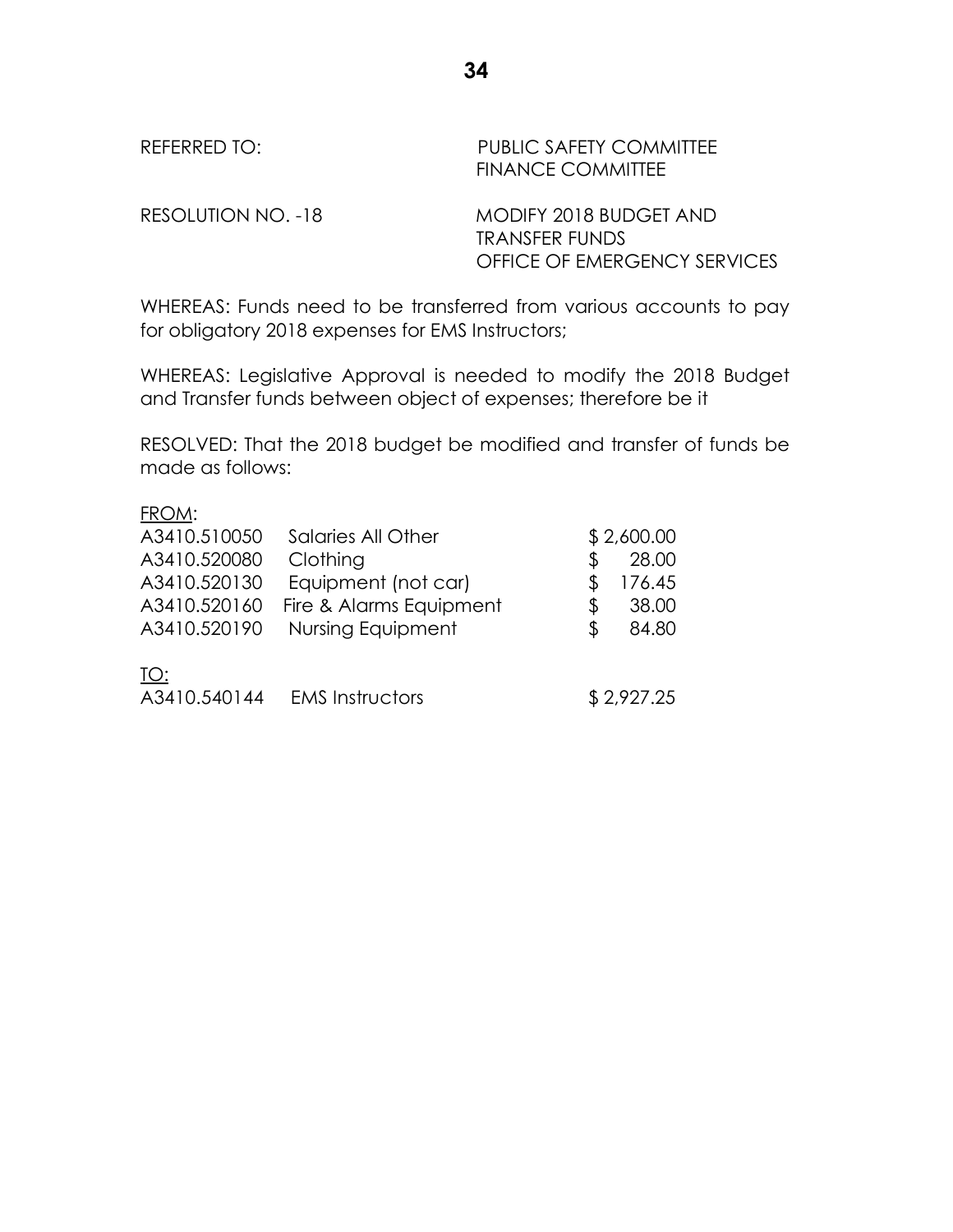## REFERRED TO: PERSONNEL COMMITTEE

### RESOLUTION NO. -18 AMEND RESOLUTION 216-18 AUTHORIZE PURCHASE OF SPECIFIC EXCESS AND EMPLOYERS' LIABILITY INSURANCE FOR WORKERS' COMPENSATION PROGRAM

WHEREAS: Resolution 216-18 authorizes the purchase of specific excess insurance and employers' liability insurance for the period of January 1, 2019 through December 31, 2019; and

WHEREAS: Midwest Employers Casualty Company, the company which provides the specific excess policy, is offering a two-year policy term option; and

WHEREAS: This two-year policy term option will lock in the premium rate for a two-year period along with the specific retention levels; and

WHEREAS: The premium would continue to be payable in annual installments; therefore be it

RESOLVED: That Resolution 216-18 be amended to authorize the Tioga County Legislature to accept the 2019 and 2020 policy term option for the specific excess insurance through Midwest Employers Casualty Company, upon approval by the County Attorney.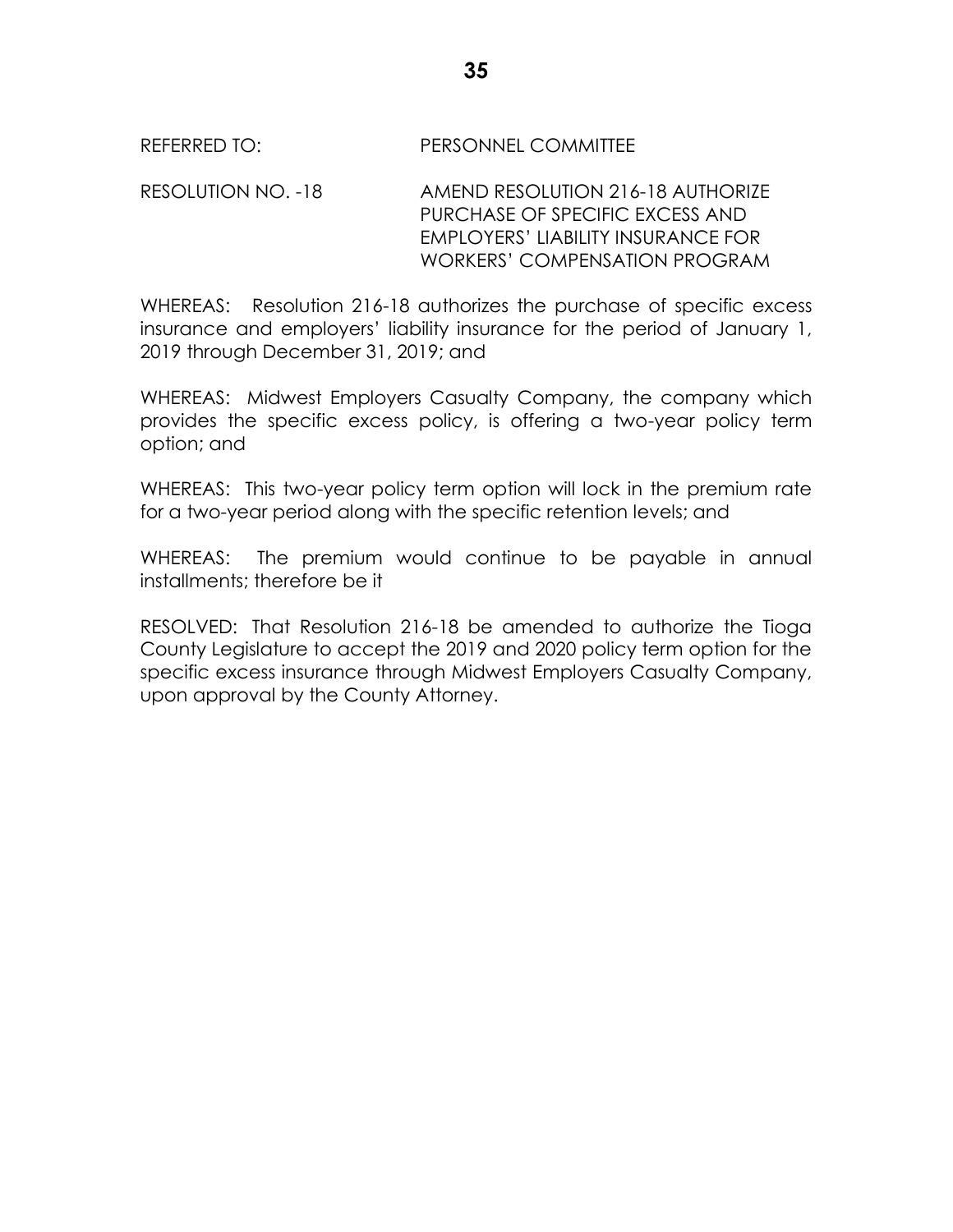RESOLUTION NO. -18 APPOINTMENT OF PART-TIME INFORMATION SECURITY OFFICER LEGISLATIVE OFFICE

WHEREAS: Tioga County Policy 43 requires the Legislature to appoint annually, a part-time Information Security Officer who will be responsible for implementing and monitoring a consistent data security program; therefore be it

RESOLVED: That Susan Haskett shall be appointed to the part-time Information Security Officer position for 2019 and will be compensated at an annual rate of \$5,330 per year.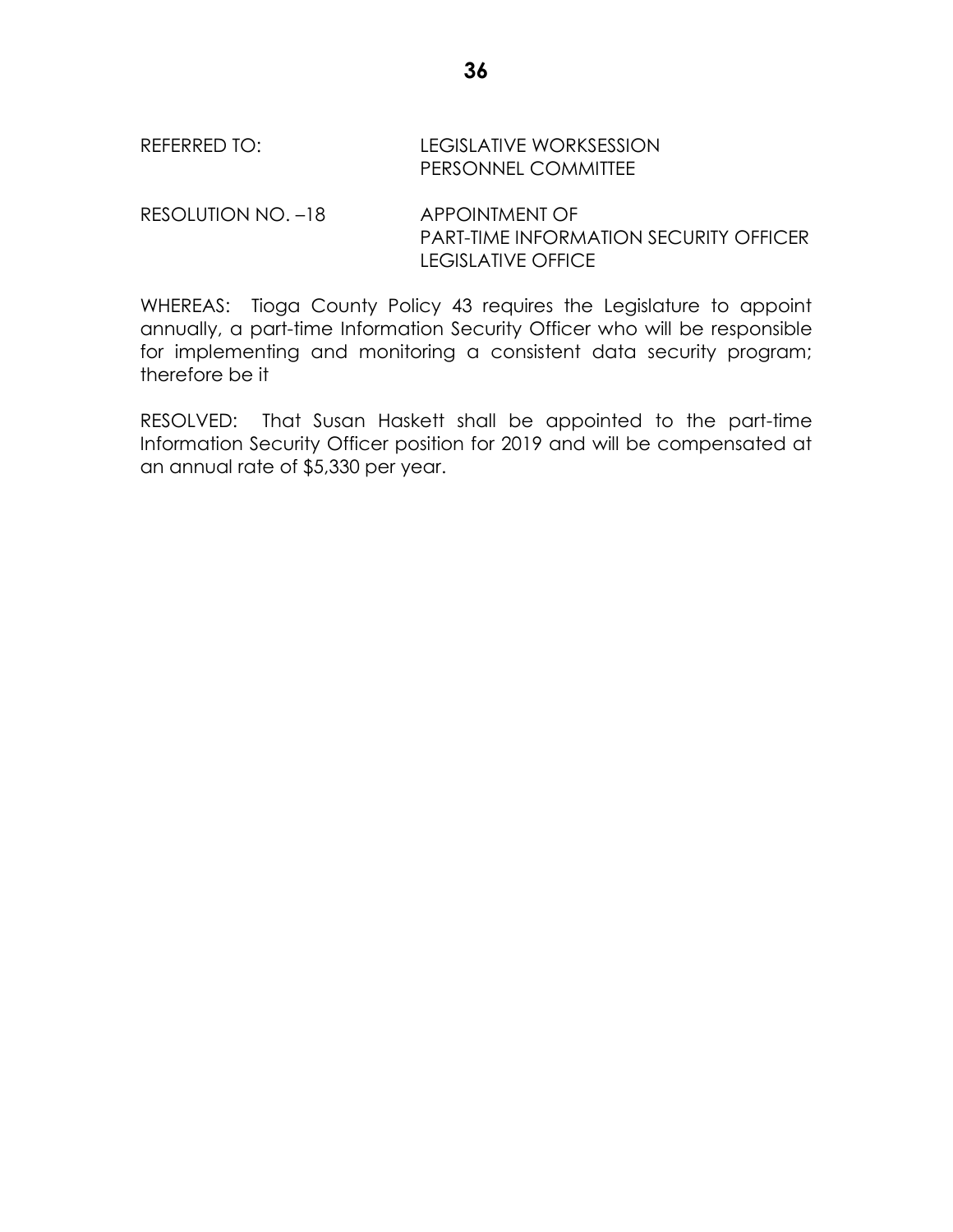# REFERRED TO: ADMINISTRATIVE SERVICES COMMITTEE PERSONNEL COMMITTEE

RESOLUTION NO. -18 APPOINTMENT OF DEMOCRATIC ELECTION COMMISSIONER

WHEREAS: The Chairman of the Democratic Party has submitted their recommendation to the Clerk of the Legislature; therefore be it

RESOLVED: That James Wahls be and hereby is appointed Election Commissioner for the Democratic Party from January 1, 2019 through December 31, 2020.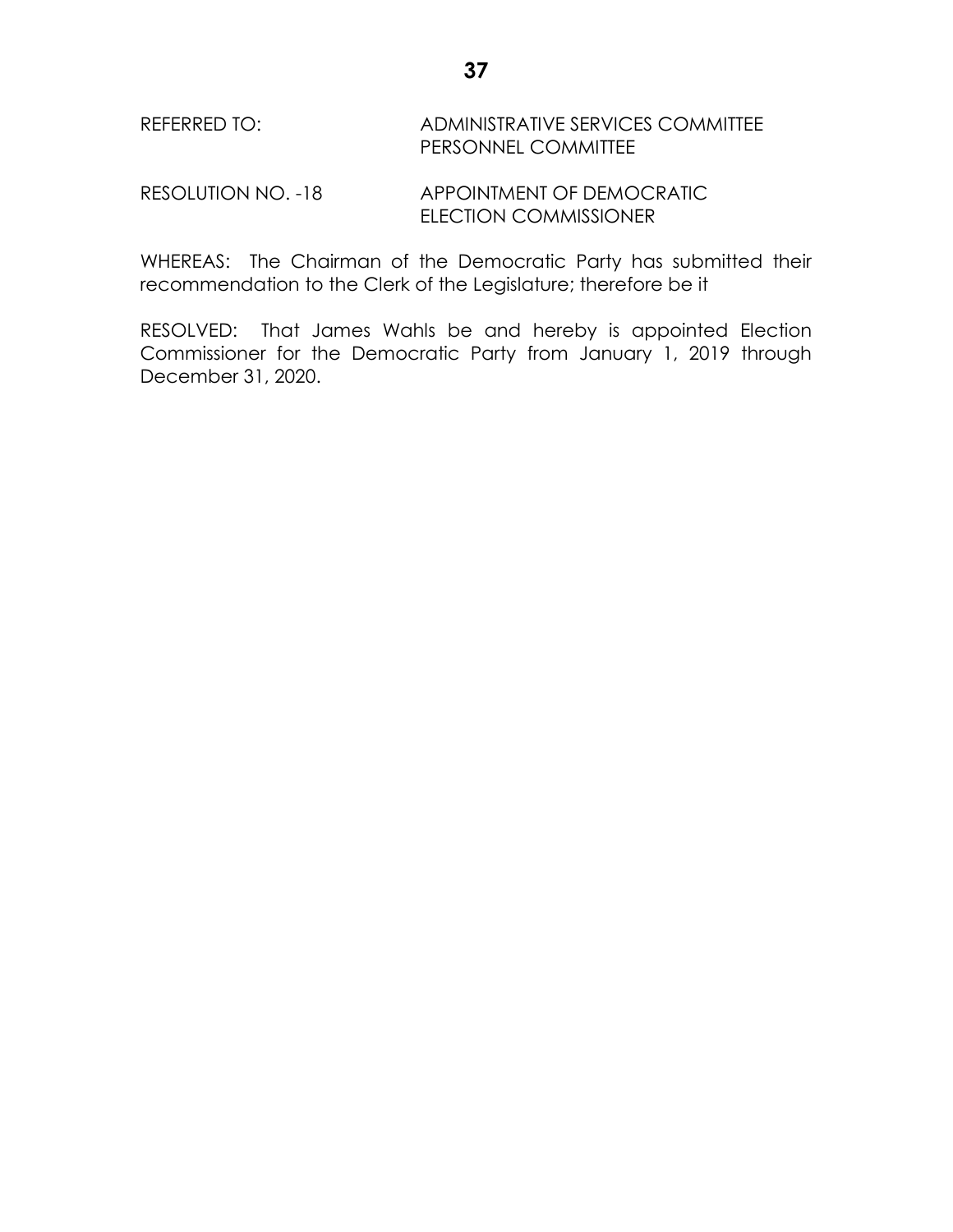### REFERRED TO: PUBLIC SAFETY COMMITTEE PERSONNEL COMMITTEE

RESOLUTION NO. -18 AUTHORIZE 2019 CONTRACTS WITH SADD SCHOOL ASSOCIATES

WHEREAS: It is the desire of the STOP DWI Program to arrange five contracts with SADD School Associates which are defined as Independent contractors not entitled to County Employee benefits; and

WHEREAS: It is the desire to contract with the following five SADD School Associates for the calendar year 2019; Aria French to serve the Candor School District; Matthew Cicchetti to serve the Newark Valley School District; Joan Beck to serve the Owego Apalachin School District; Britney Elsey to serve the Spencer Van Etten School District, and; Janice Barto to serve the Tioga Central School District; and

WHEREAS: Each SADD School Associate will be compensated \$100 each month for the ten months of the school year, but will not exceed \$1,000 for the year; and

WHEREAS: The Tioga County Attorney has approved the agreement that defines the rights and responsibilities of all the parties involved and outlines the compensation to be paid to the STOP DWI School Associates; therefore be it

RESOLVED: That these contracts for SADD School Associates be authorized for the 2019 calendar year.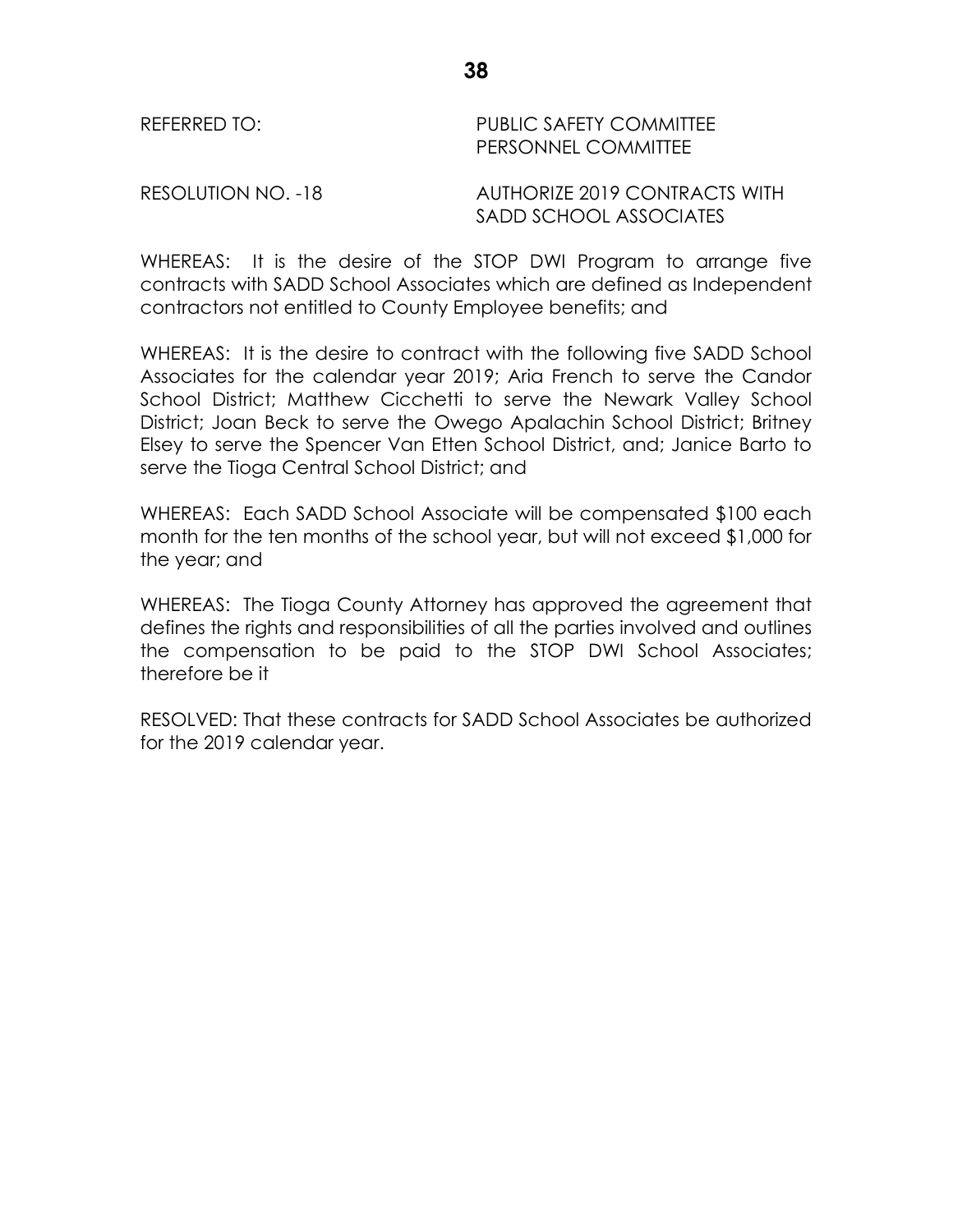# REFERRED TO: ADMINISTRATIVE SERVICES COMMITTEE PERSONNEL COMMITTEE

RESOLUTION NO. -18 AUTHORIZE 2019 SALARIES (BOARD OF ELECTIONS)

WHEREAS: The salaries for employees of the Board of Elections are set by resolution; and

WHEREAS: Non-Union staff have been authorized a salary increase for 2019; therefore be it

RESOLVED: That the 2019 rates of pay for the Board of Elections staff shall be as follows:

2019 pay:

| <b>Commissioners</b>              |               | $$43,658.00$ /yr. |
|-----------------------------------|---------------|-------------------|
| <b>Deputy Commissioners</b>       |               | \$35,351.00/yr.   |
| <b>Voting Machine Technicians</b> | $\mathcal{R}$ | 16.93/hr.         |
| Election Workers                  |               | 12.96/hr.         |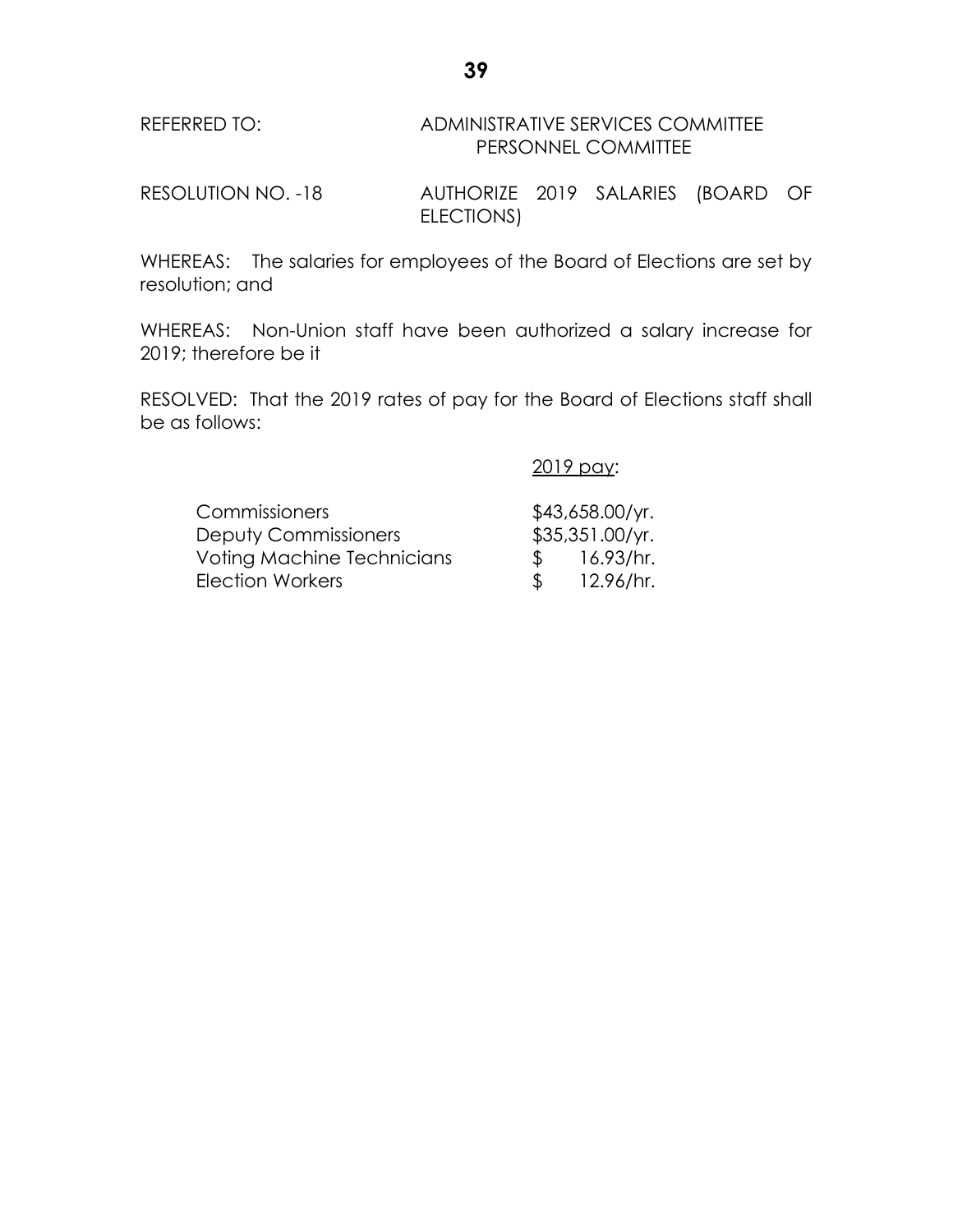# REFERRED TO: ECONOMIC DEVELOPMENT & PLANNING PERSONNEL COMMITTEE

RESOLUTION NO.-18 2019 STAFF CHANGES ECONOMIC DEVELOPMENT & PLANNING

WHEREAS: The Economic Development and Planning Department requested staffing changes as part of the 2019 Budget process; and

WHEREAS: Those changes were approved by the County Legislature; therefore be it

RESOLVED: That the following staffing changes are effective January 1, 2019:

| <b>Name</b> | Current Title/<br><b>Salary Grade</b> | New Title/<br><b>Salary Grade</b> | <b>Budget Impact</b> |
|-------------|---------------------------------------|-----------------------------------|----------------------|
| L. Tinney   | Director ED&P                         | Salary Increase                   | \$7,000              |

and be it further

RESOLVED: That the non-union 3.5% salary increase effective January 1, 2019, is not applicable to said increased amount.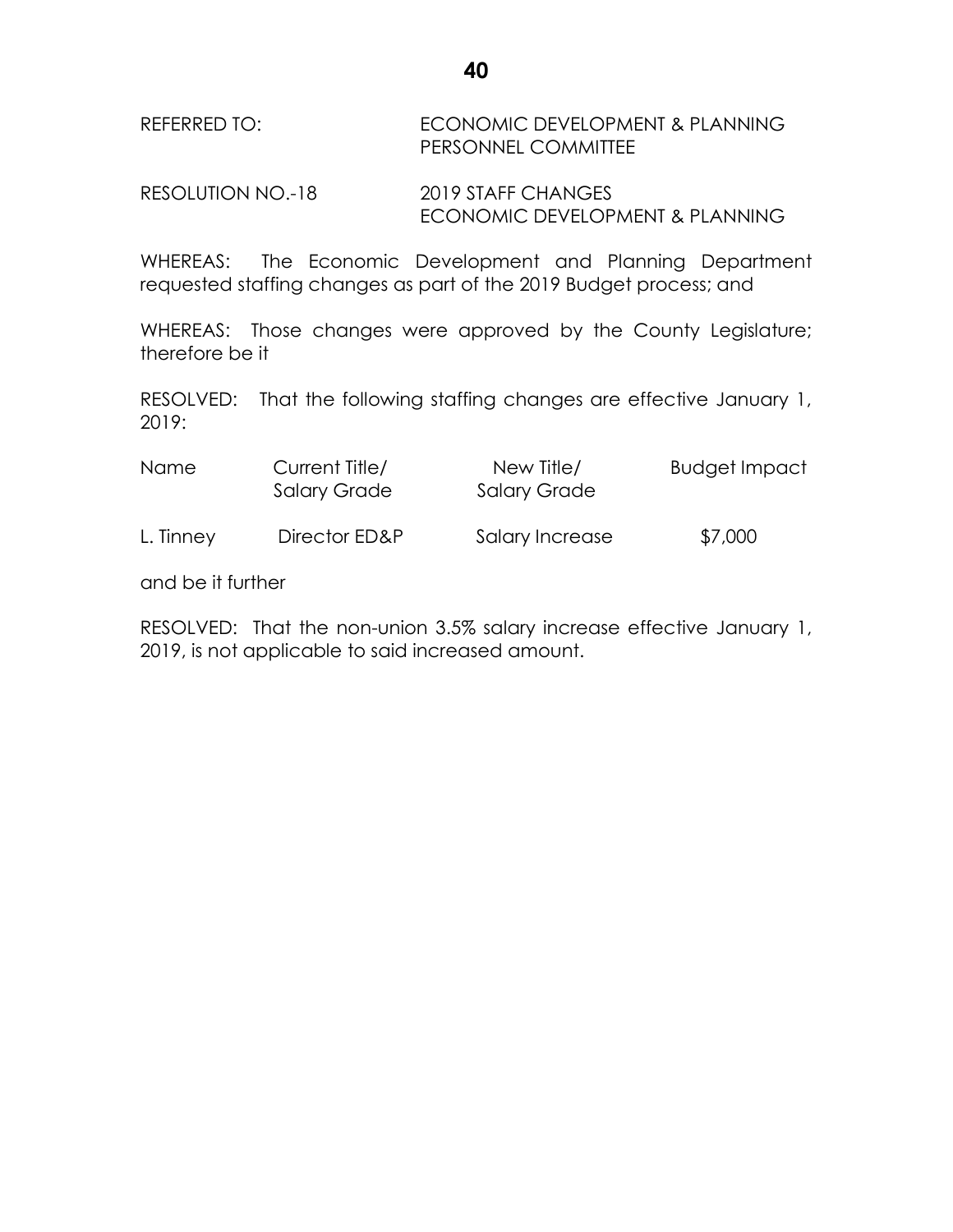# REFERRED TO: **INFORMATION TECHNOLOGY COMMITTEE** PERSONNEL COMMITTEE

RESOLUTION NO.-18 2019 STAFF CHANGES IT&CS DEPARTMENT

WHEREAS: The IT&CS Department requested staffing changes as part of the 2019 Budget process; and

WHEREAS: Those changes were approved by the County Legislature; therefore be it

RESOLVED: That the following staffing changes are effective January 1, 2019:

| <b>Name</b> | Current Title/<br><b>Salary Grade</b> | New Title/<br><b>Salary Grade</b> | <b>Budget Impact</b> |
|-------------|---------------------------------------|-----------------------------------|----------------------|
| D. Camin    | Director IT&CS                        | <b>Chief Information Officer</b>  | \$6,000              |

and be it further

RESOLVED: That the non-union 3.5% salary increase effective January 1, 2019, is not applicable to said increased amount.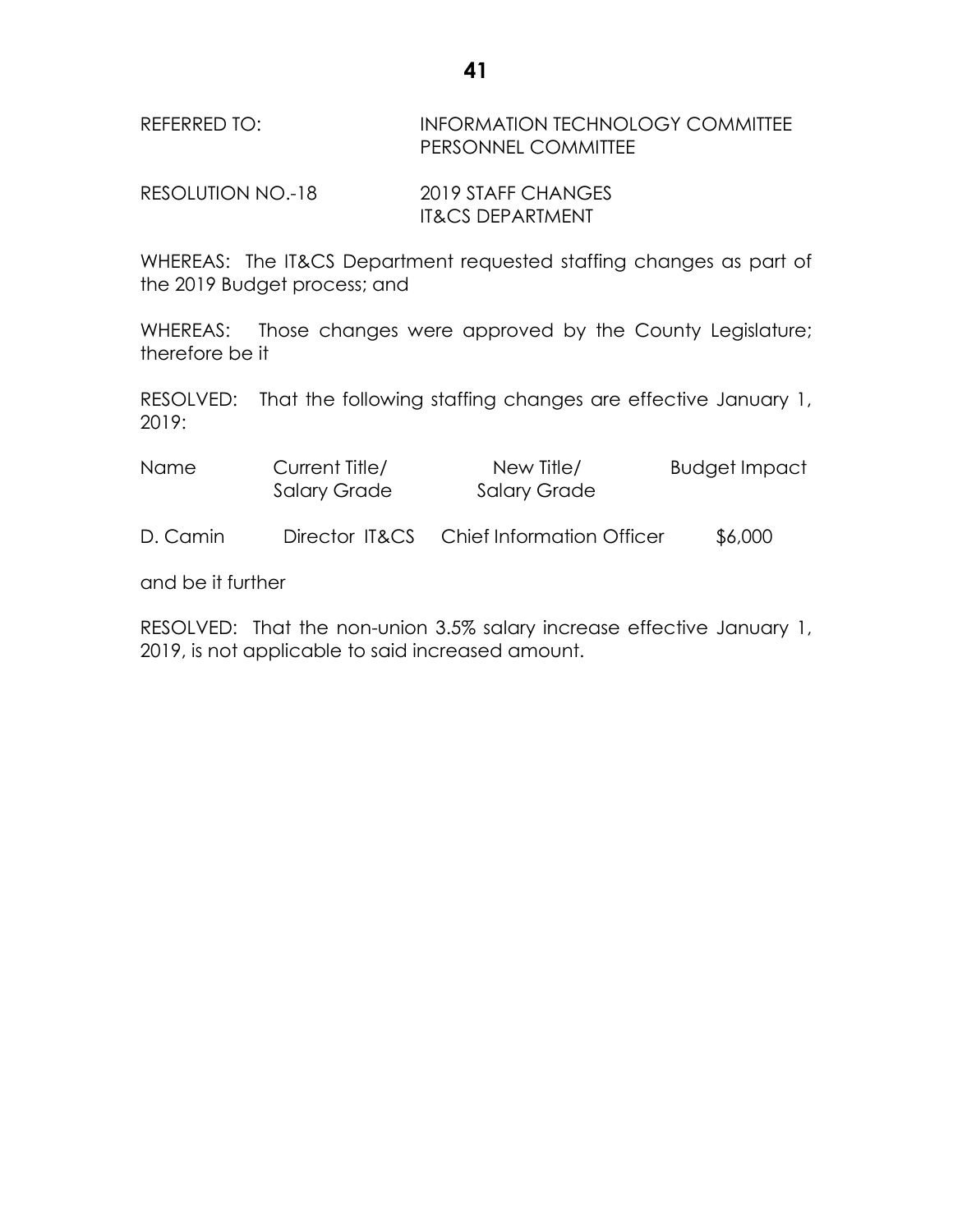### REFERRED TO: PUBLIC SAFETY COMMITTEE PERSONNEL COMMITTEE

RESOLUTION NO. -18 2019 STAFF CHANGES PROBATION

WHEREAS: The Probation Department requested staffing changes as part of the 2019 Budget process; and

WHEREAS: Those changes were approved by the County Legislature; therefore be it

| <b>Name</b> | Current Title/<br><b>Salary Grade</b> | New Title/<br><b>Salary Grade</b>        | <b>Budget Impact</b> |
|-------------|---------------------------------------|------------------------------------------|----------------------|
| Vacant      | Typist PT<br>$$12.22/h$ our           | Office Specialist I FT<br>Salary Grade 3 | \$15,197             |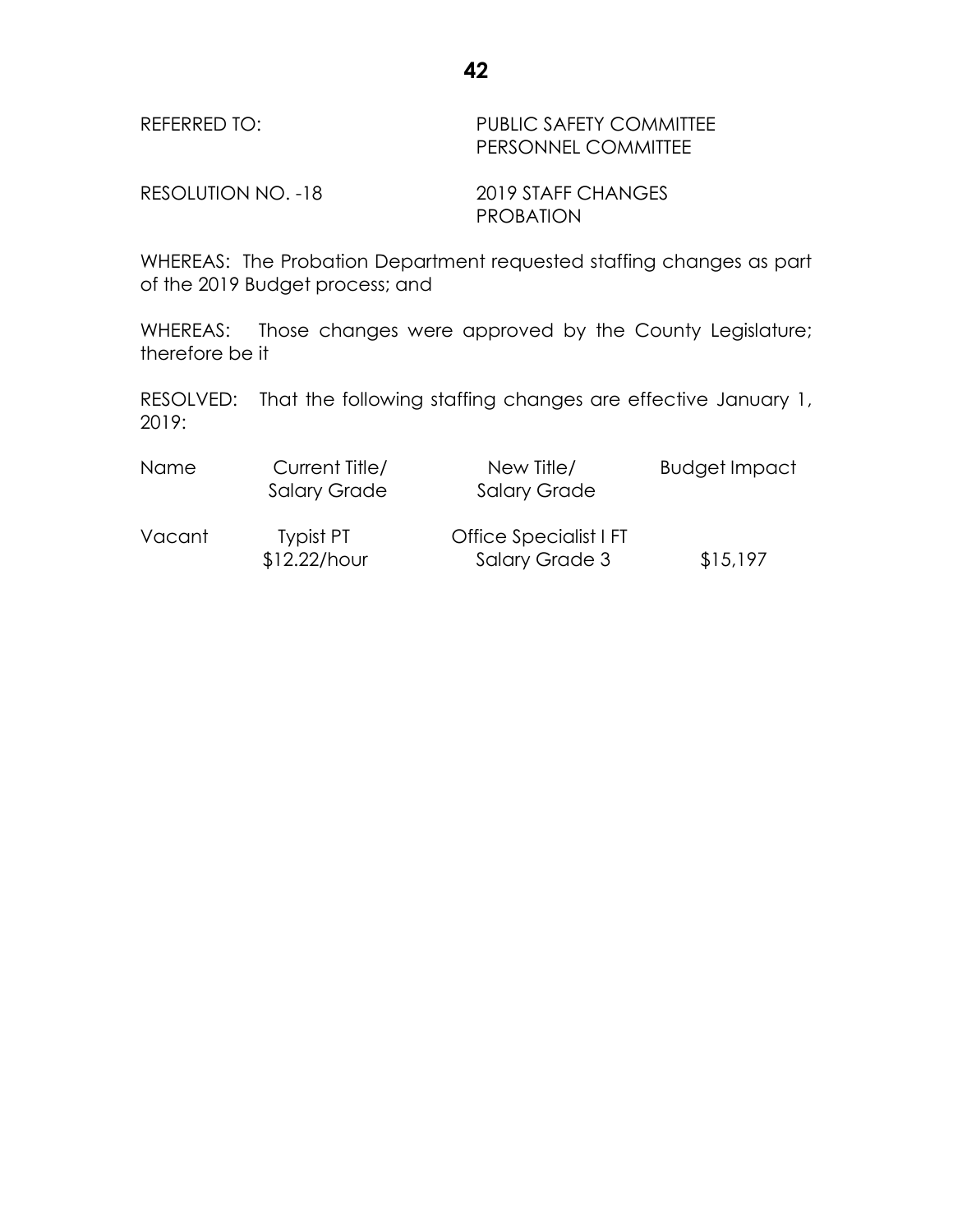### REFERRED TO: PUBLIC WORKS COMMITTEE PERSONNEL COMMITTEE

RESOLUTION NO.-18 2019 STAFF CHANGES PUBLIC WORKS

WHEREAS: The Public Works Department requested staffing changes as part of the 2019 Budget process; and

WHEREAS: Those changes were approved by the County Legislature; therefore be it

| <b>Name</b> | Current Title/<br><b>Salary Grade</b> | New Title/<br><b>Salary Grade</b>        | <b>Budget Impact</b> |
|-------------|---------------------------------------|------------------------------------------|----------------------|
| <b>NEW</b>  |                                       | Engineering Technician<br>Salary Grade 7 | \$35,555             |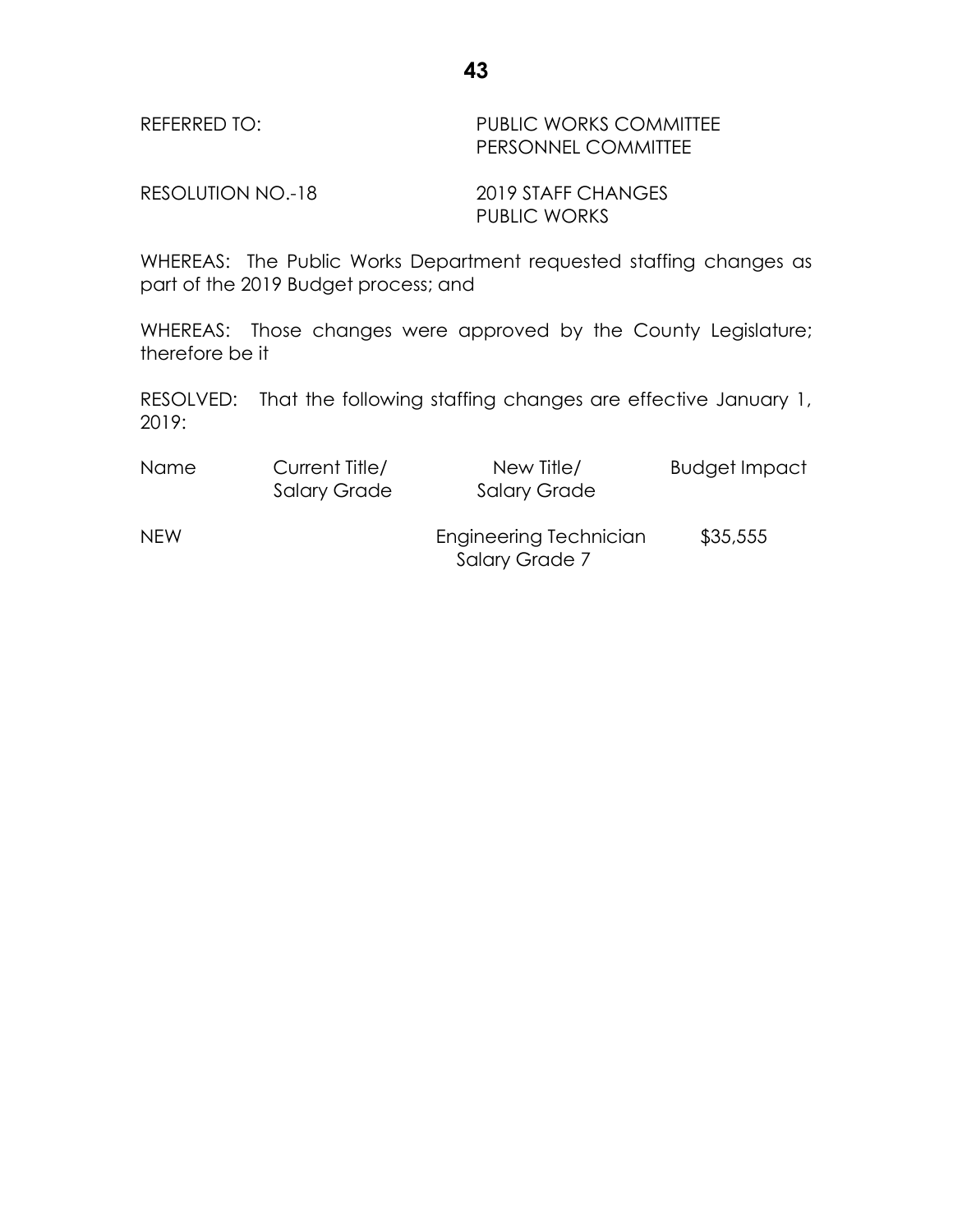| REFERRED TO: | <b>PUBLIC SAFETY COMMITTEE</b> |
|--------------|--------------------------------|
|              | <b>PERSONNEL COMMITTEE</b>     |

RESOLUTION NO.-18 2019 STAFF CHANGES

SHERIFF'S OFFICE

WHEREAS: The Sheriff's Office requested staffing changes as part of the 2019 Budget process; and

WHEREAS: Those changes were approved by the County Legislature; therefore be it

| Name   | Current Title/<br><b>Salary Grade</b>                                                      | New Title/<br><b>Salary Grade</b> | <b>Budget Impact</b> |
|--------|--------------------------------------------------------------------------------------------|-----------------------------------|----------------------|
| Vacant | Corrections Officer PT Corrections Officer FT<br>(12 positions)<br>$$14.75/hour - Abolish$ | (5 positions)<br>Base - \$37,208  | \$186,040            |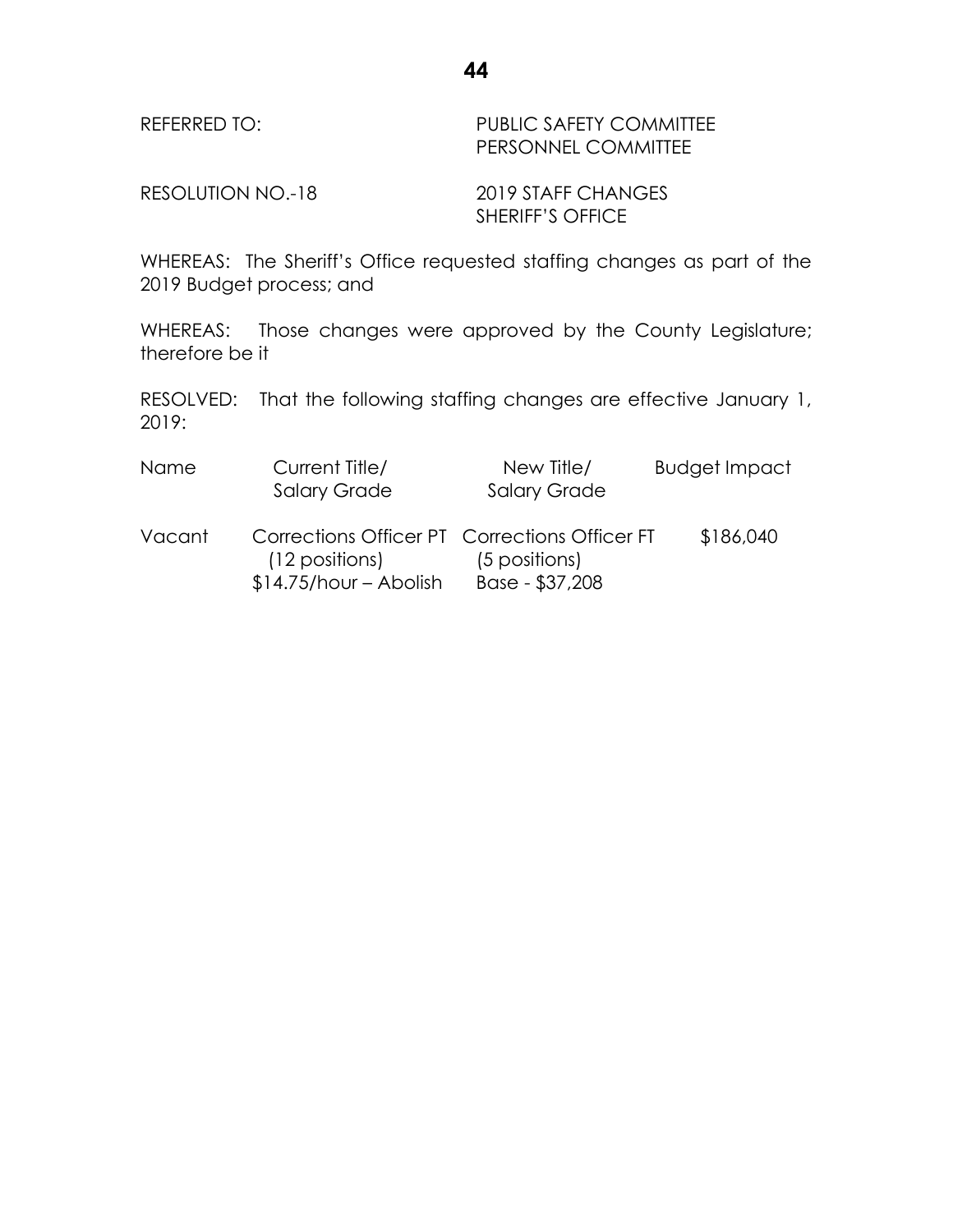| REFERRED TO: | LEGAL/FINANCE COMMITTEE    |
|--------------|----------------------------|
|              | <b>PERSONNEL COMMITTEE</b> |

RESOLUTION NO.-18 2019 STAFF CHANGES

TREASURER'S OFFICE

WHEREAS: The Treasurer's Office requested staffing changes as part of the 2019 Budget process; and

WHEREAS: Those changes were approved by the County Legislature; therefore be it

| Name   | Current Title/<br><b>Salary Grade</b>        | New Title/<br><b>Salary Grade</b>                 | <b>Budget Impact</b> |
|--------|----------------------------------------------|---------------------------------------------------|----------------------|
| Vacant | <b>Tax Roll Supervisor</b><br>Salary Grade 7 | <b>Accounting Associate III</b><br>Salary Grade 7 | \$0                  |